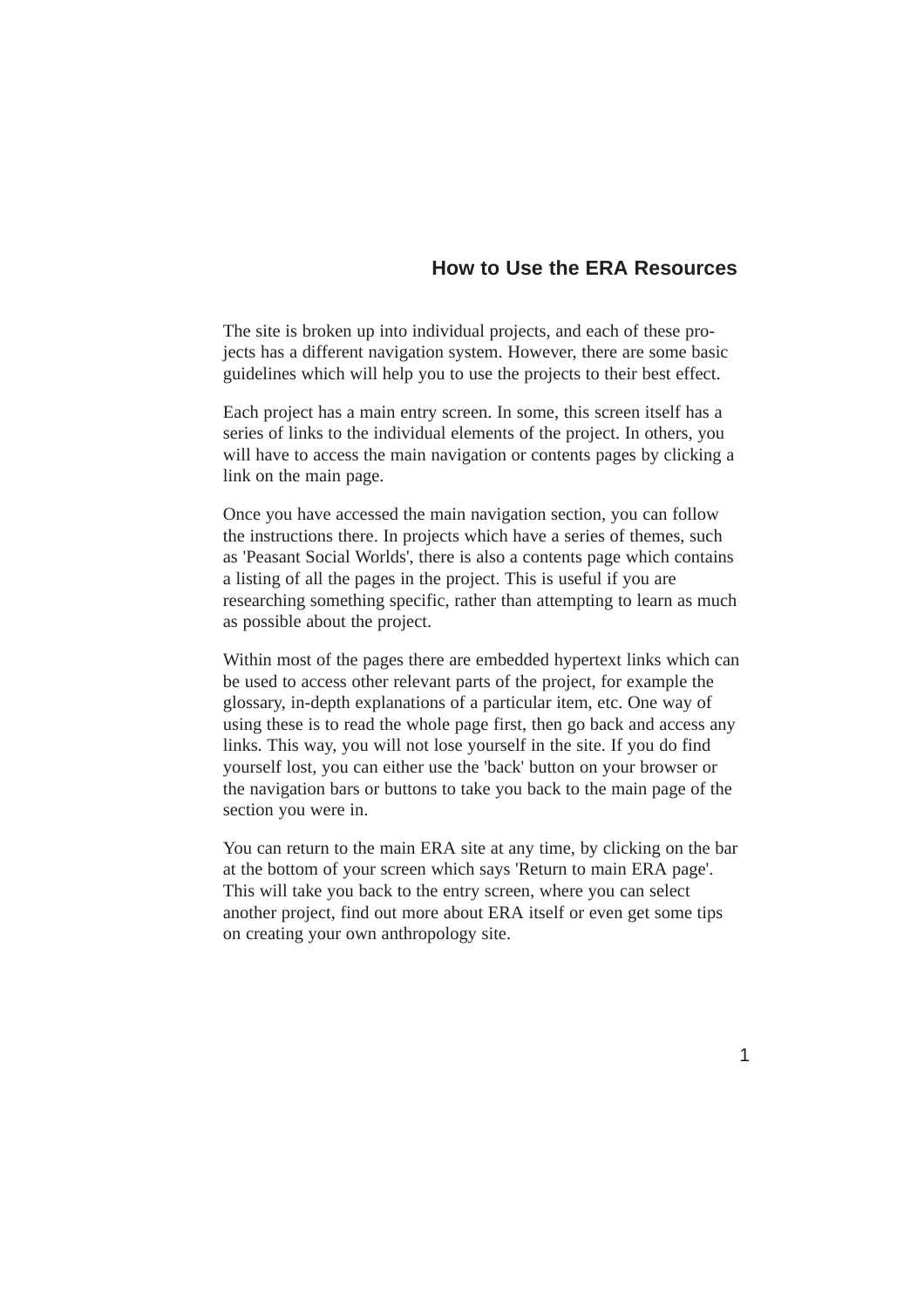# **Element 1**

# **Pitt Rivers: anthropology and ethnography in the nineteenth century, the history of museums, field collection and the iconography of shields**

### **Introduction:**

This element presents material (on a diverse number of anthropological themes) relating to the person and ethnographic collections of Lieutenant-General Pitt Rivers. It begins with an examination of the intellectual climate of nineteenth century anthropology (which was to have a profound effect on Pitt Rivers' developing interest in the collection of objects of material culture) before moving on to look at part of his collection in detail. In this regard, the element focuses on the 38 shields (drawn from Australia, Africa, India, Malaku [the Moluccas] and the Solomon Islands) that Pitt Rivers included in his 1874 catalogue of his Bethnal Green Museum displays, artifacts which are now to be found in the Pitt Rivers Museum at Oxford. After exploring some of the epistemological issues surrounding the collection of such artifacts, the element turns to an examination of the history of their display. In addition to being given a history of how the artifacts have been (alternatively) displayed at both of the above museums (among others), users are here also introduced to the epistemology of museum representation, with the section including Pitt Rivers' own views on the subject. The concepts raised here somewhat tie into the next section, which explores objects of material culture in a general and abstract way. The final part of the element turns to an historical overview of Pitt Rivers' life and the Oxford museum which took his name. Although by no means exhaustive, the material presented in this element can be seen to reflect on the study of, for example, ethnographic museumology, material culture, or simply the life of Pitt Rivers himself, and would prove an invaluable teaching resource for any anthropological course which might touch upon any of these types of issues.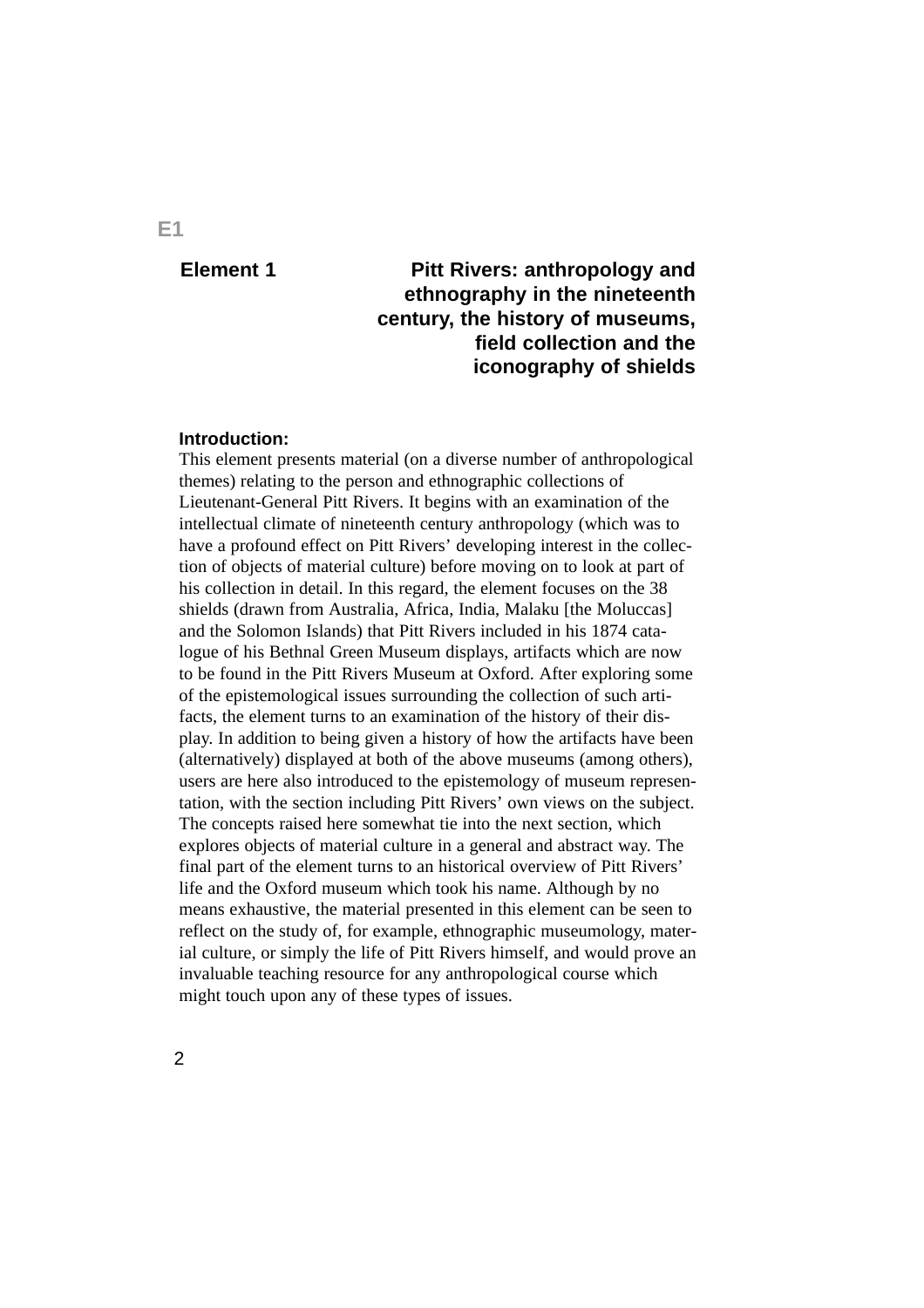#### **Themes:**

The life of Lieutenant-General Pitt Rivers The history of anthropology and ethnography in nineteenth century Britain The history of anthropology and ethnography at the University of Oxford Material culture Ethnographic museumology The epistemology of field collecting Weaponry

## **Using the element in teaching:**

This element could form the basis of one week's seminar reading for any anthropological course concerning the study of, for example, the history of anthropology, or anthropological methods. In this way, it would either replace or augment the traditional library based study required of students when preparing for seminars and essays.

In relation to seminar discussions, a number of issues could be drawn out from the material contained here, depending on the specific requirements of the course:

*The work of Pitt River* Was Pitt Rivers a typical nineteenth century anthropologist? How influential were his ideas on the development of the discipline during this period? What influence has his legacy had on the development of anthropology at the University of Oxford and beyond?

*Field collection methods* In what ways did contemporaneous theories exert an influence on Pitt Rivers' epistemology of field collection? How do alternative methods of collection (e.g. buying from auction, collecting from field sites etc.) affect the type of material recovered? What is the most satisfactory method of collecting ethnographic objects?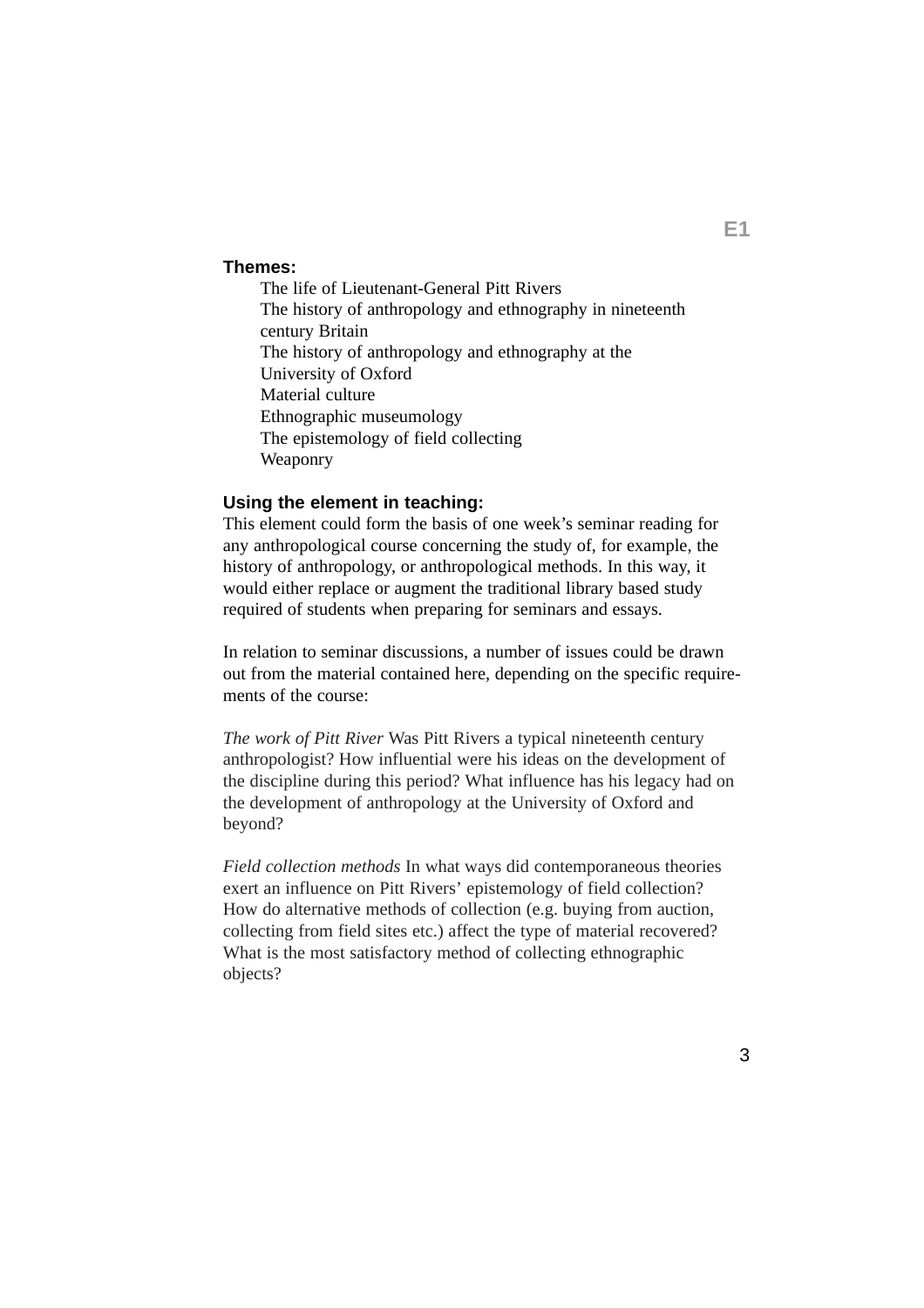*'Military' artifacts* Why did Pitt Rivers collect 'military' artifacts (such as shields)? What can such objects tell us about the societies from which they derive? Can an examination of such objects tell us anything about mankind as a whole?

*Museum ethnography* How does the examination of museum collections aid the construction of anthropological knowledge? Why do different museums adopt alternative methods of displaying ethnographic objects? In what alternative ways has the Pitt Rivers collection been displayed?

*Material culture* How have anthropological attitudes towards the study of material culture changed since Pitt Rivers' time? What factors account for this change? Will such studies continue to have relevance for the discipline in the future?

Such questions not only provide the foundations of a seminar discussion, but could also form the basis of essay questions to be completed by the students.

#### **Layout of the element:**

The element opens at a 'front page' which contains an index of links to its nine maximal parts, as well as a link to a 'site map'. It is suggested that new users of the element follow this link first, as this brings up an index of all the parts (and their contents) giving an overview of the entire element.

Users following this link will note that the index of links found on the 'front page' are also constantly on view throughout the entire element (in a window on the left hand side of the browser window) and can be used to jump to other maximal parts of the element. Once such a link (to a maximal part) has been selected an index of all the materials contained in that maximal part will be displayed in the right hand window. A tool bar above the right hand window (which has a brown background) will also appear, which allows navigation to the (maximal part's) various sub-sections. All selected materials are displayed in the right hand window.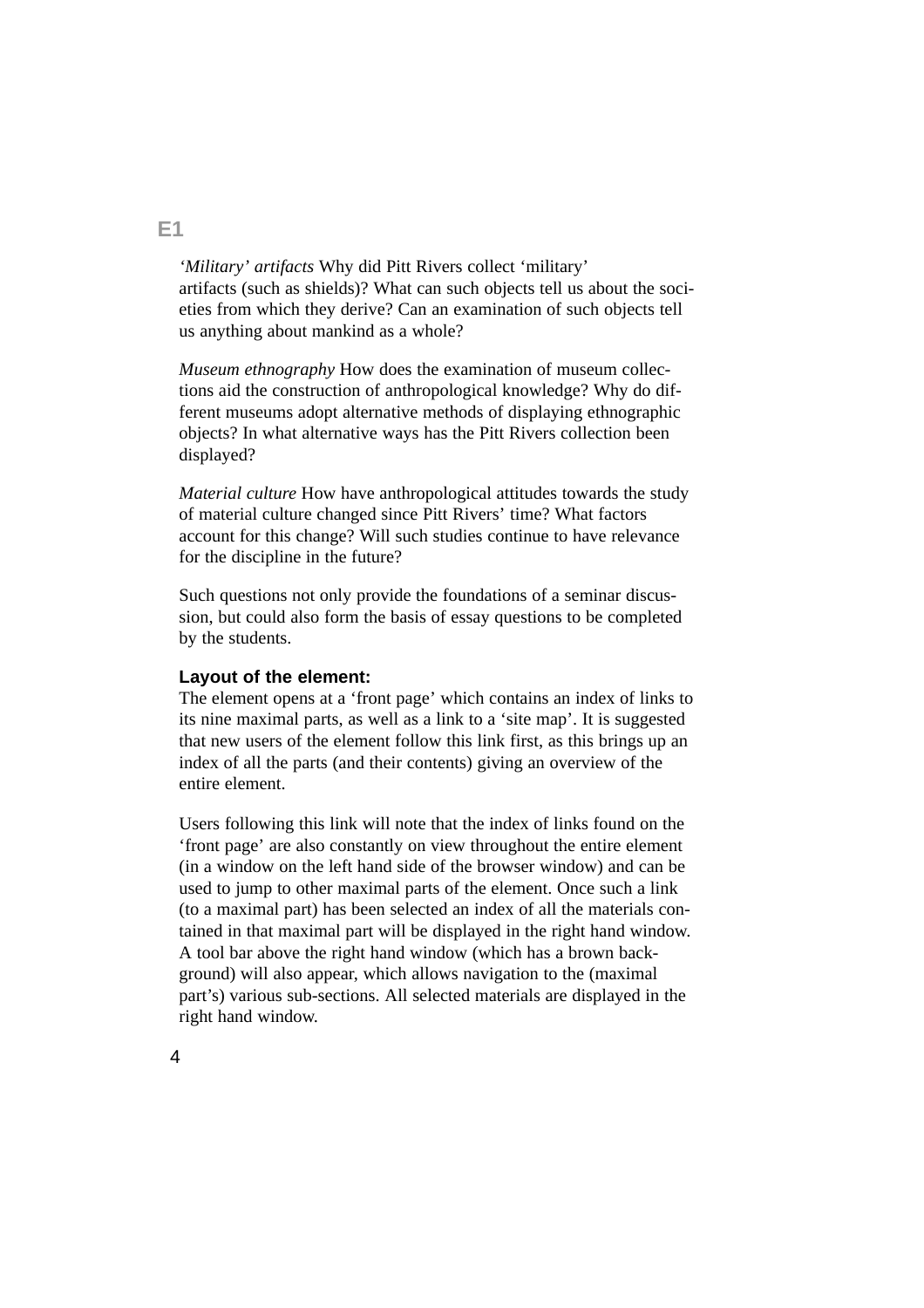## **Element 2**

# **Peasant Social Worlds and their Transformation**

#### **Introduction:**

This element provides an account of the changing economic, social and political situations of peasant societies in the Twentieth Century. It begins with a brief introduction to the history of anthropological scholarship of peasant societies before going on to explore the theoretical (Marxist) underpinnings of these studies. This section analyses the theories of 'development' and 'modernisation' which are pertinent to debates on the future of peasant agriculture.

Anthropological research is broad and inclusive seeking to expose the inter-connectedness of all aspects of a 'culture'. So this study is not just about the economic and political issues relevant to peasant agriculture, it also necessarily includes discussions about the position of women in the society, issues of land rights, social and economic consequences of labour migration, identity, religion, kinship and the ecological influences on peoples' daily lives. This element can therefore be used to learn about a variety of topics as suggested under 'Themes'. In addition to theoretical and historical debates this element provides two case studies which place the wider themes and arguments in the context of people's lives and their communities. The case studies here however, provide much more than empirical data - in particular, the Brazilian case is open-ended and reflexive, inviting thought and further analysis on a range of issues.

#### **Themes:**

South American Ethnography Economic Anthropology Development Studies Ethnicity & Nationalism Issues of Land rights Women & Work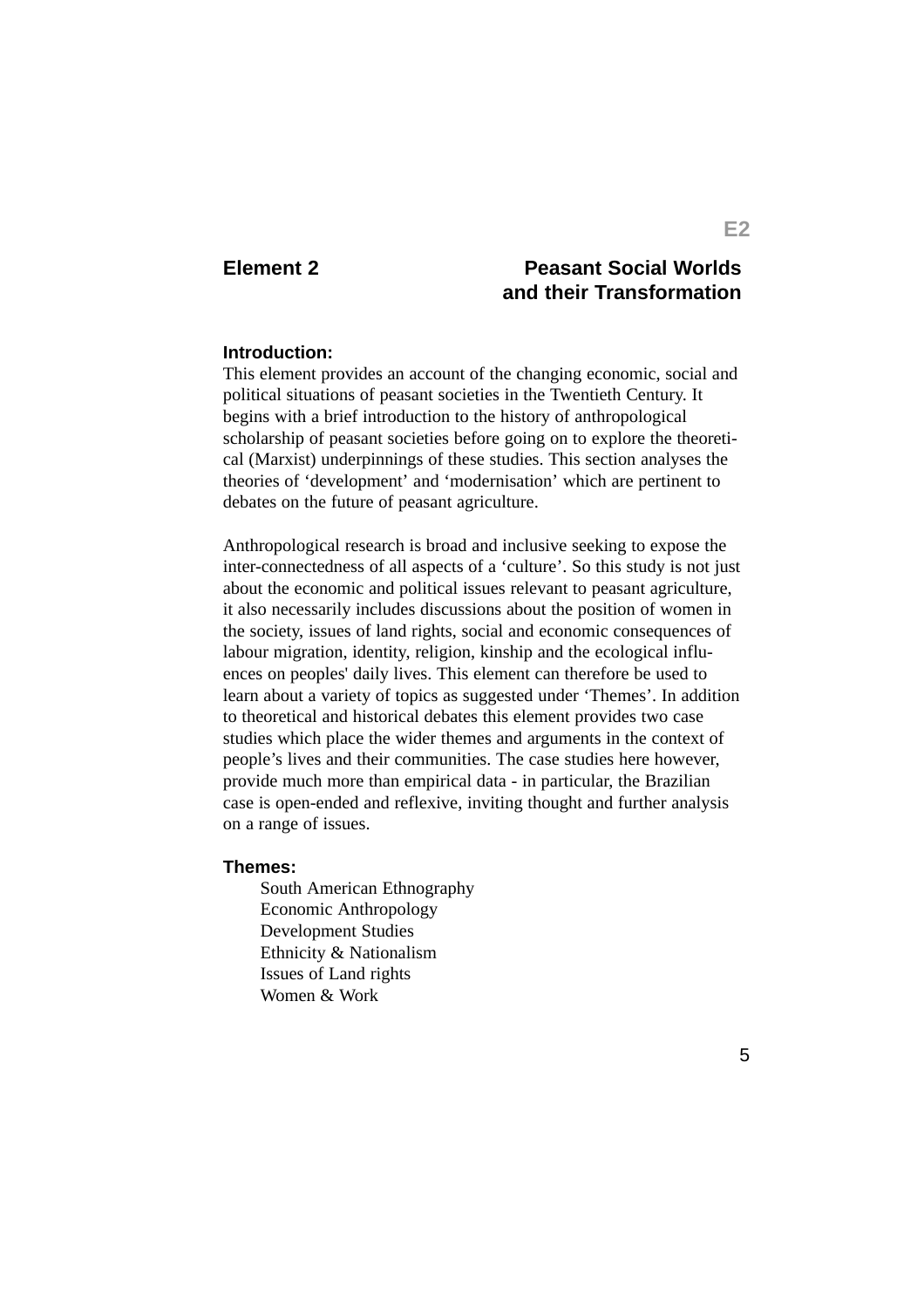Peasant Agriculture Kinship Field Methods Shamanism

#### **Using the element in teaching:**

This element could form the basis of one week's seminar reading for any anthropological course concerning the study of, for example, peasant societies, or as an introduction to development studies, as well as any of the related topics above mentioned in "Themes". In this way, it would replace the traditional library based study required of students when preparing for seminars and essays.

In relation to seminar discussions, a number of issues could be drawn out from the material contained here, depending on the specific requirements of the course:

*Comparative ethnography/methodology* Using the two case studies to compare the different methods and styles of ethnographic representation and analysis. What field methods are being used? How is the data represented & in what ways does this influence our understanding of the texts? How does the author's presence influence our perceptions of the societies?

*The relevance of anthropology* John Gledhill's Mexican Case study for example draws on a range of interdisciplinary research methods. It could be used to discuss how anthropology seeks to understand contemporary social processes.

*The future of peasant studies/societies T*hroughout the element the authors address the questions: are the classical models of 'peasant society' and 'peasant economy' adequate tools of analysis today? Have modern lifestyles made it impossible to make a clear distinction between 'urban' and 'rural' society?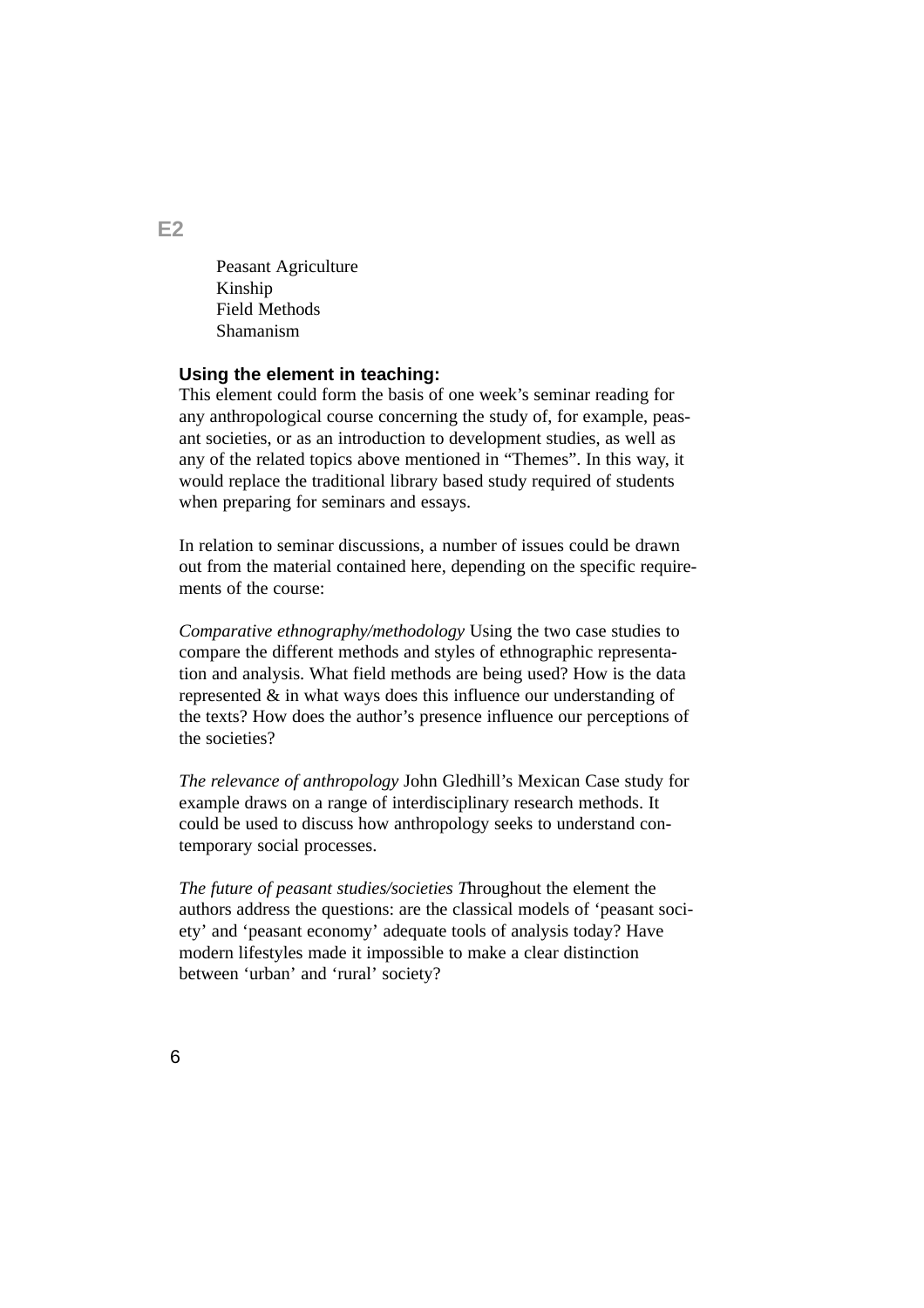### **Layout of the element:**

There are three ways to access the text from the main screen:

*Site contents* This contains a full Table of Contents and provides direct access to all chapters/sections and pages within the element by clicking on the blue hypertext links.

*Image map* On the right hand side of the screen you can access each section directly by clicking in the item boxes.

*Navigational bar* By clicking on the navigation bar to the left side of the page. This bar is consistent throughout the site

There are a number of ways of accessing and reading the element once you leave the main screen:

Each page, except the Start page, has buttons at the bottom so that you can move forwards or backwards through the presentation in a linear way. These buttons are highlighted in red and called 'Previous' and 'Next'You can access the main table of contents or bibliography at any point by using the navigation bar

You can also jump between different sections and obtain more detailed information by clicking on the hypertext links embedded in the text - (these are the blue text links).

The search button can be used to search the entire text for relevant information. It will display the site address for each instance where the word / words searched for appear within the element. \*\*\*There is no search button on the CD version.\*\*\*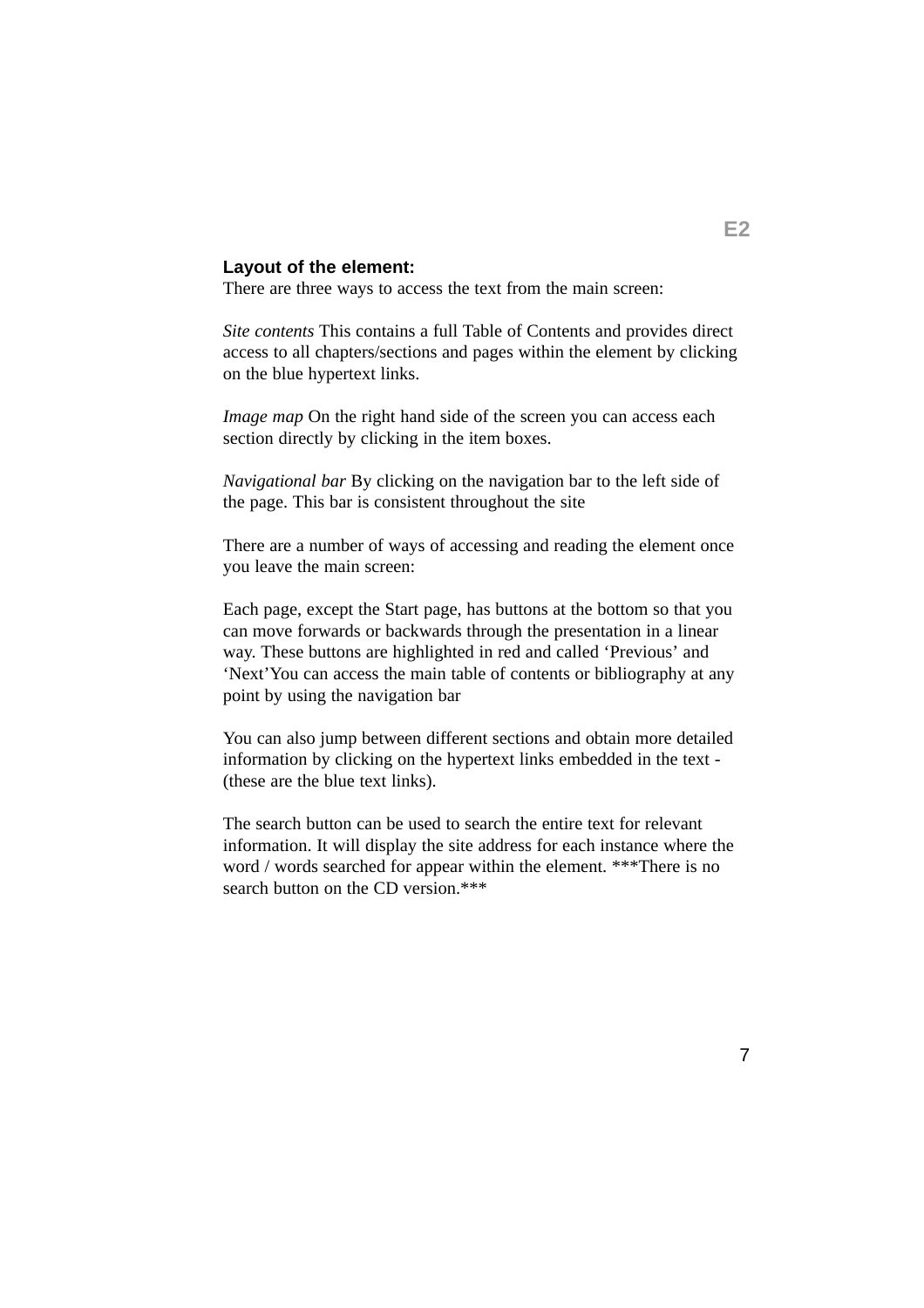## **Element 3**

# **'Venda Girls' Initiation': John Blacking**

#### **Introduction:**

The aim of this element is not so much to outline the way in which the Venda material marked John Blacking's work as it is to re-present his data on initiation schools in the spirit in which it was originally published: as an invitation for further analytical readings. The element contains detailed ethnographic descriptions of Venda initiation rites as well as exploring issues such as the anthropology of the body, biological foundations of music, the study of affect and emotion in music and dance, the political implications of musical performance. Other features in this element include over one hundred song sequences, video clips and extensive coverage of native terms found in the rituals. For a full and detailed introduction and outline of this element click on the 'Introduction' link on the right hand side of the title page.

#### **Themes:**

Anthropology of the body Visual anthropology Ethnomusicology Myth analysis Analysis of symbols Field methods/methodology

#### **Using the element in teaching:**

This element could form the basis of one week's seminar reading for any anthropological course concerning the study of, for example, African societies, ethnomusicology, religion, and initiation, as well as any of the related topics above mentioned in 'Themes'. In this way, it would replace the traditional library based study required of students when preparing for seminars and essays.

### **E3**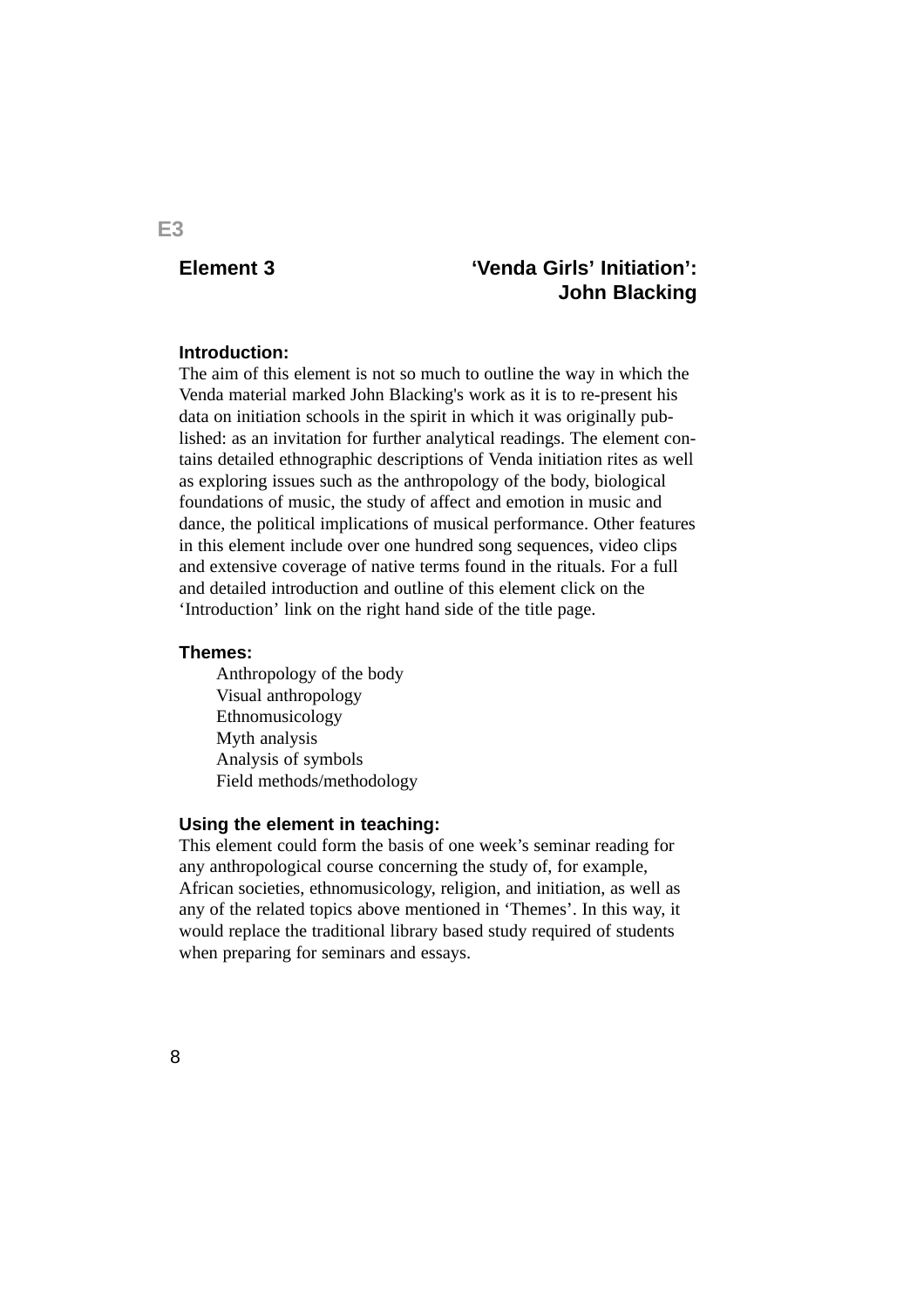In relation to seminar discussions, a number of issues could be drawn out from the material contained here, depending on the specific requirements of the course:

*The body* Anthropology's recent explorations of how the body is ascribed with social meanings and identities (e.g. those concerned with the gender) especially in the contexts of initiation rites/other ritual events. This ties in with previous anthropological analyses of initiation rites which have focused on such areas as the educative or performative aspects of these rites. Modes of visual anthropological representation are especially useful in this regard, for example, in the video clips within the element one can see the processes through which the body becomes so ascribed.

*Visual anthropological epistemology* Questions such as to how useful pictorial/video data are for understanding social phenomena; can they be used as 'stand alone' evidence (e.g. methods of kinesics etc.) or do they need to be contextualised by written accounts?

*Ethnomusicology* In addition to the kind of formal musical analysis contained in the element itself, the video/song sequences allow the user to undertake more in-depth ethnomusicological analyses. Ethnomusicologists have been concerned that the analytical category of 'music' is ethnocentrically biased - in an attempt to avoid this bias many theorists have attempted to identify indigenous terms that cover similar areas of experience to the western category of 'music'. By including video sequences of the song footage, the element here better enables the user to examine the social contexts within which Venda 'musical' experience is undertaken thereby enabling an examination of the indigenous constructions of such connections.

In addition, students could be encouraged to view **Element 8** which focuses on African divination systems, including a simulation of Venda divination as well as that practised by the Mambila. This would provide more detail of Venda society relevant to a study of African societies in general and Venda culture in particular.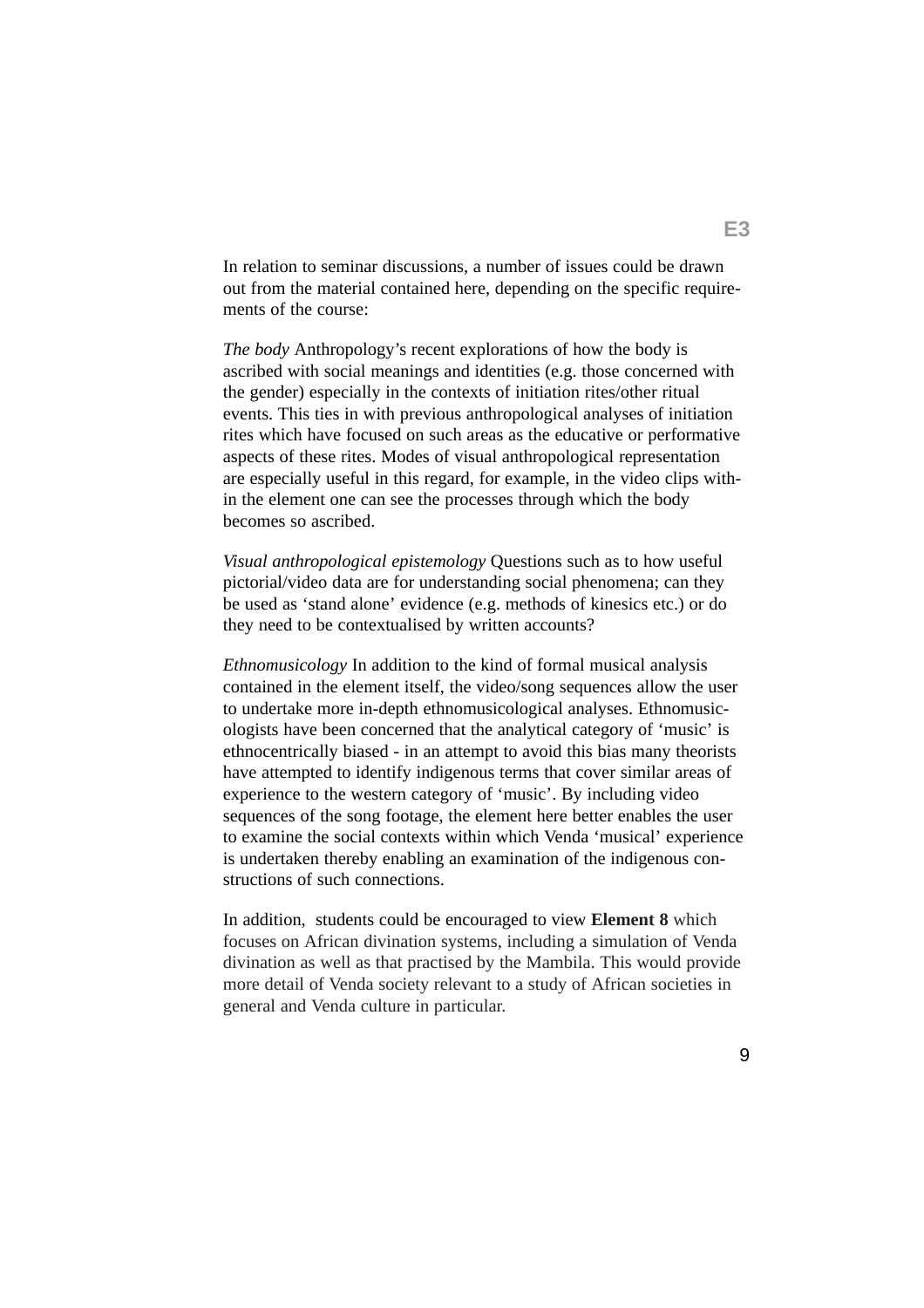### **Layout of the element:**

Within this element the screen is vertically divided into two sections:

*Right-hand section* This is the menu screen which contains a complete listing of the contents of the element (there are seven chapters). By clicking on one of these chapter links a new sub-menu of each part of the chapter will appear in the lower half of this window. By clicking on a link within the sub-menu the relevant text will appear in the left-hand section. The menu screen remains in constant view irrespective of what links have been followed.

*Left-hand section* This is the active screen which contains the **text** which has been chosen by clicking on a link from the menu screen. At the end of each page is a link to go on to the 'next' page. By following either of this you will be moved on to the 'next' part of the chapter. Or you can use the 'back' button on your browser to return to the previous page. There are also numerous links (words in blue) embedded in the text which take you to various relevant locations or additional sources of information. To return from one of these links to the place of exit, simply use the 'back' button on your browser.

There are five additional reference links under 'Resources' in the main menu window.

*Bibliography* contains a list of Blacking's publications and references of the text.

*Songs and transcriptions* which contains a complete listing of over 100 song sequences.

*Video clips* link which brings up a sub-menu of all the video clips included in the element.

*A link* to a simulation of Venda Divination

*Projects* Suggested topics for discussion in class and essay titles.

**E3**

10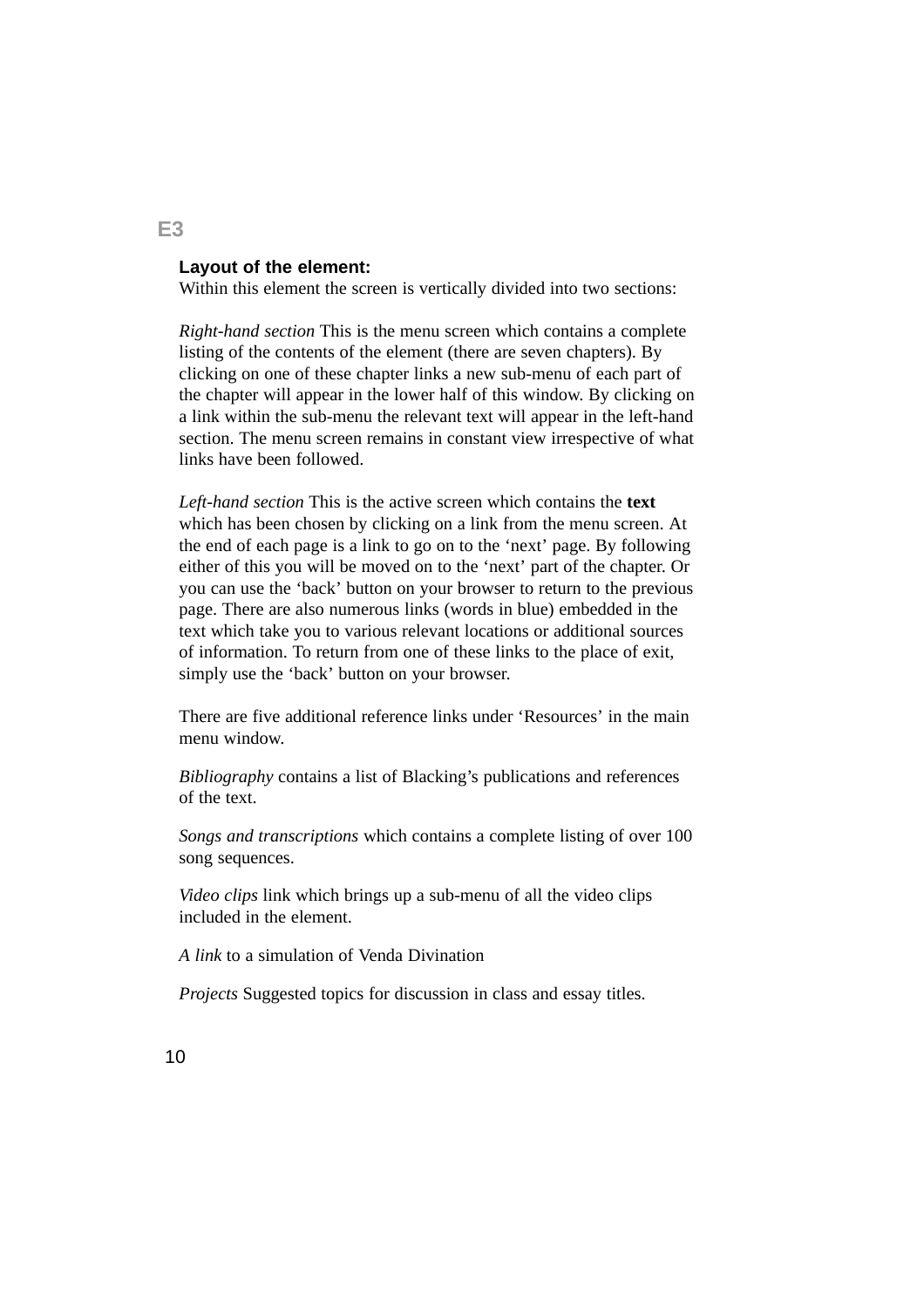# **Element 4 Working Notes on the Kingdom of Bum: identity and ethnicity and colonial ethnography**

#### **Introduction:**

The ethnographic materials contained in this element reflect very much on issues to do with political and ritual hierarchies and the construction of local identity prior to independence within the region of West-central Africa, the Cameroon Grassfields. This collection contains a variety of ethnographic materials such as Sally Chilver's field diary, P. Kaberry's field notes, early missionary reports, colonial administration records as well as the published account of collaborative fieldwork undertaken by Chilver and Kaberry in the 1960's. This section provides an ethnographic overview of the region and remains, to date, the starting point for any ethnographic research in the Grassfields. Information on the Kingdom of Bum appears in a section on 'Traditions of Migration, Settlement and State Formation' and also in 'Social and Political Institutions: Selected Examples'. The sections reproduced here are taken from an earlier version entitled: 'Notes on the Precolonial History and Ethnography of the Bamenda Grassfields (Prefectures of Bamenda, Wum, and Nkambe). In addition, Ian Fowler and David Zeitlyn provide a comprehensive overview of the history of studies of the Grasslands of Cameroon and how this material fits into the cannon in the section entitled 'Introduction: the Grassfields and the Tikar'.

#### **Themes:**

African Societies History of Anthropology Identity/Ethnicity Methodology Field Methods Ethnographic Styles/Representation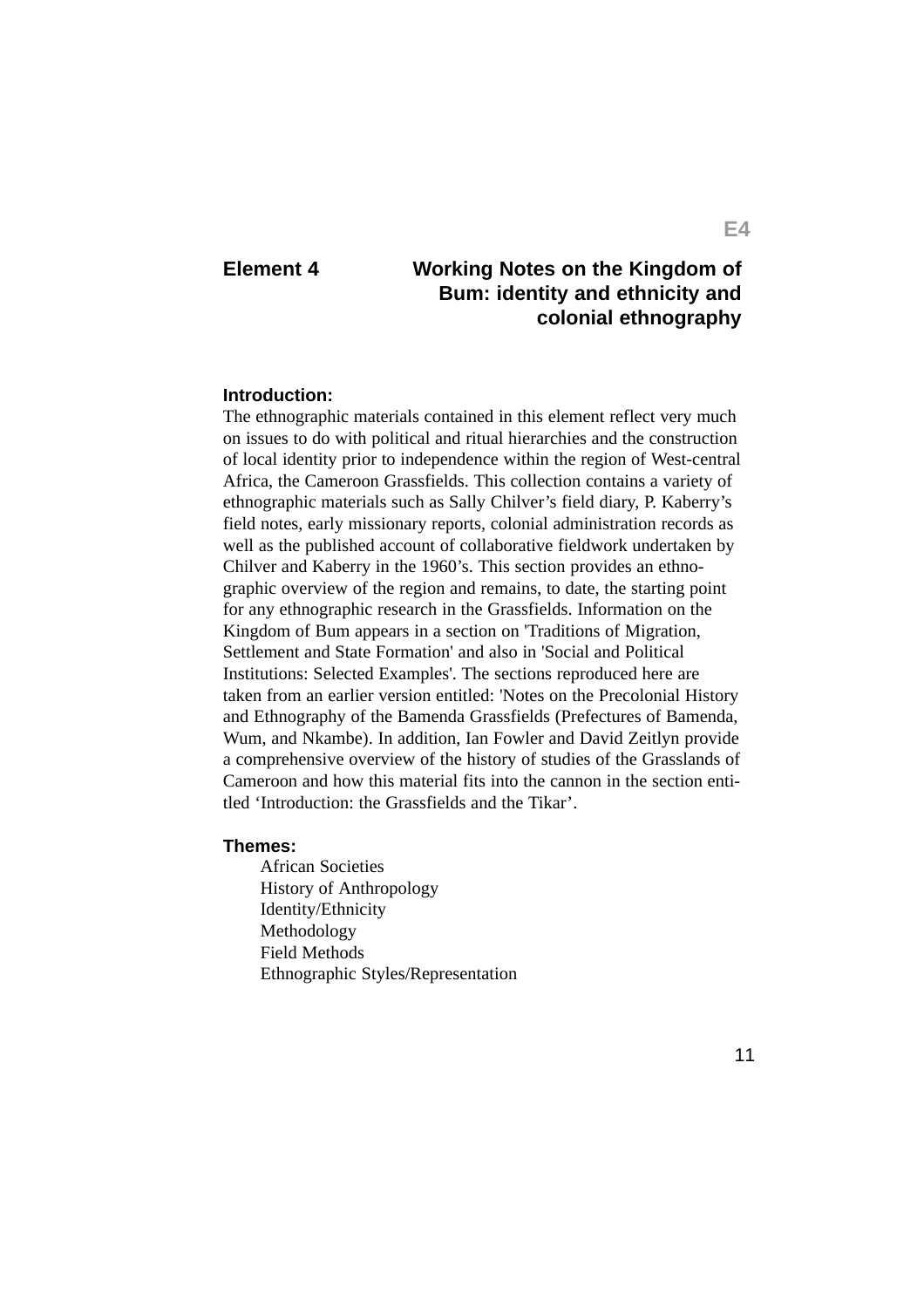### **Using the element in teaching:**

This element could form the basis of one week's seminar reading or as recommended reading for essay writing relevant to the themes mentioned above. A number of issues suggested below give an idea of the kinds of topics which could be used in seminars and/or for preparing essays:

*Question of representation* Different types of account. This element contains material from C19 and early C20 travellers' accounts, missionary accounts, anthropological field notes, Divisional Office files, published accounts.

*Identity/ethnicity* Boundaries, kinship links, trade routes, language, politics of naming, historicity etc?

*Native terms* Their use in anthropology?

*Field notes versus published accounts* (relationship between the two)?

*Time depth* here against synchronicity of 'ethnographic present'?

*Issues of linearity* Reading texts all the way through versus keywords searches for specific words/topics: how does this subvert the reading of the documents (e.g. de-contextualises them)?

#### **Layout of the element:**

There are two main points of entry to the text from the content/ welcome page:

The *Welcome Page* leads to a left-hand navigation bar, plus a main display. You can access all of the site via the navigation bar.

*Contents listing link* This contains a full Table of Contents and provides direct access to all pages within the element by clicking on the blue hypertext links of the relevant section. Alternatively you can click on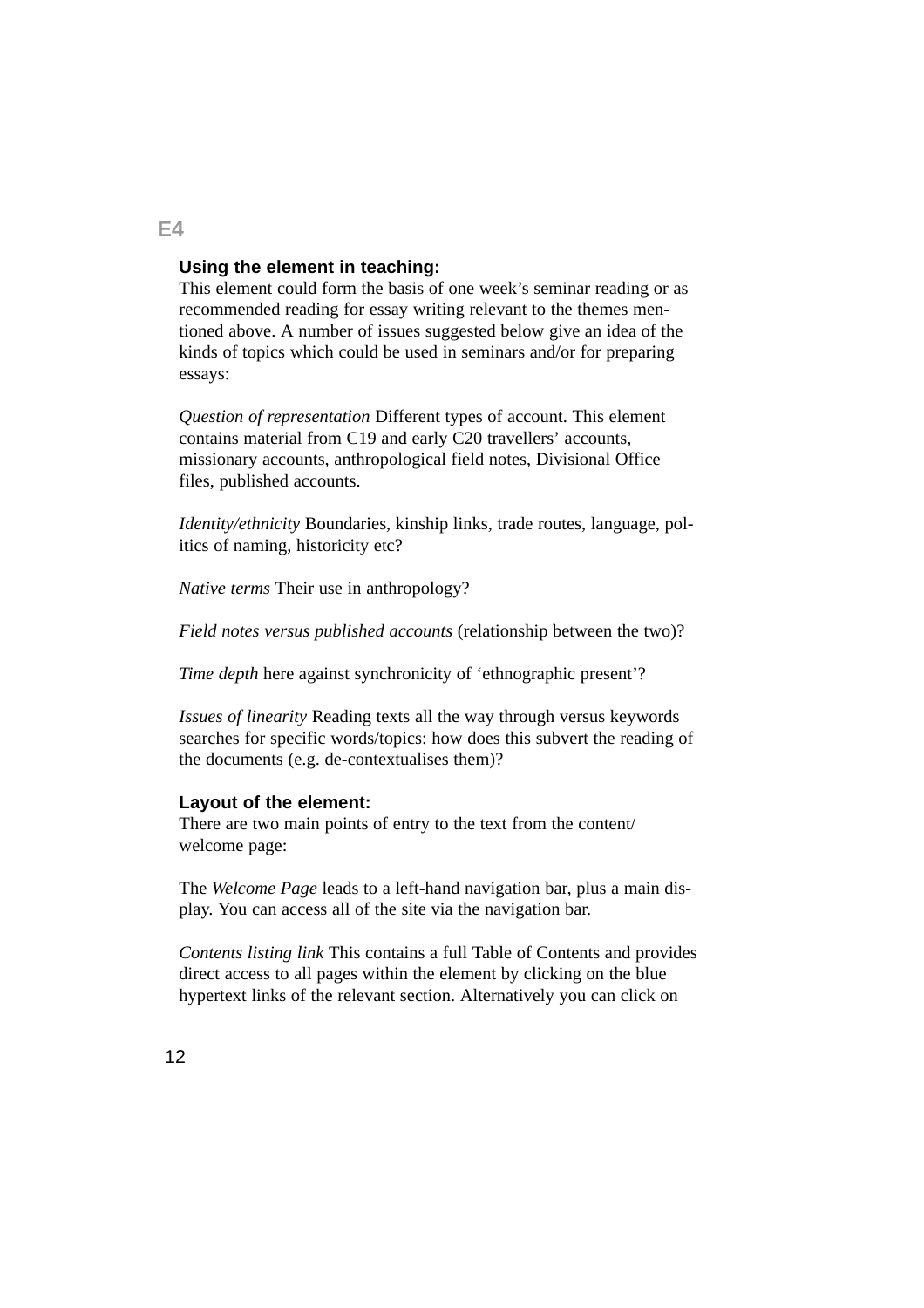the 'description' link on the right hand side to read a brief description of each section. Each description page offers you direct access to a section by clicking on the 'Go to files' link at the bottom of each description page.

In addition there are a number of ways of accessing and reading the element once you leave the contents/welcome screen. Access is via the menu box at the base of each page or the navigation bar:

This contains links to the next section or most closely linked file to the one currently being viewed.

### *The contents page* (see above)

*A glossary* The first set of diary pages has been linked to a glossary file, as have the two sections of the published account. On each page the first mention of a topic or character (highlighted in blue) offers a link to the glossary which in turn offers a brief explanation of the term.

\*\*\* You may always return to your last point of departure very simply by clicking the 'back' arrow at the top of the browser screen.\*\*\*

*A separate bibliography* file is also included and can be accessed directly from the contents page or from the embedded links to this in the main text.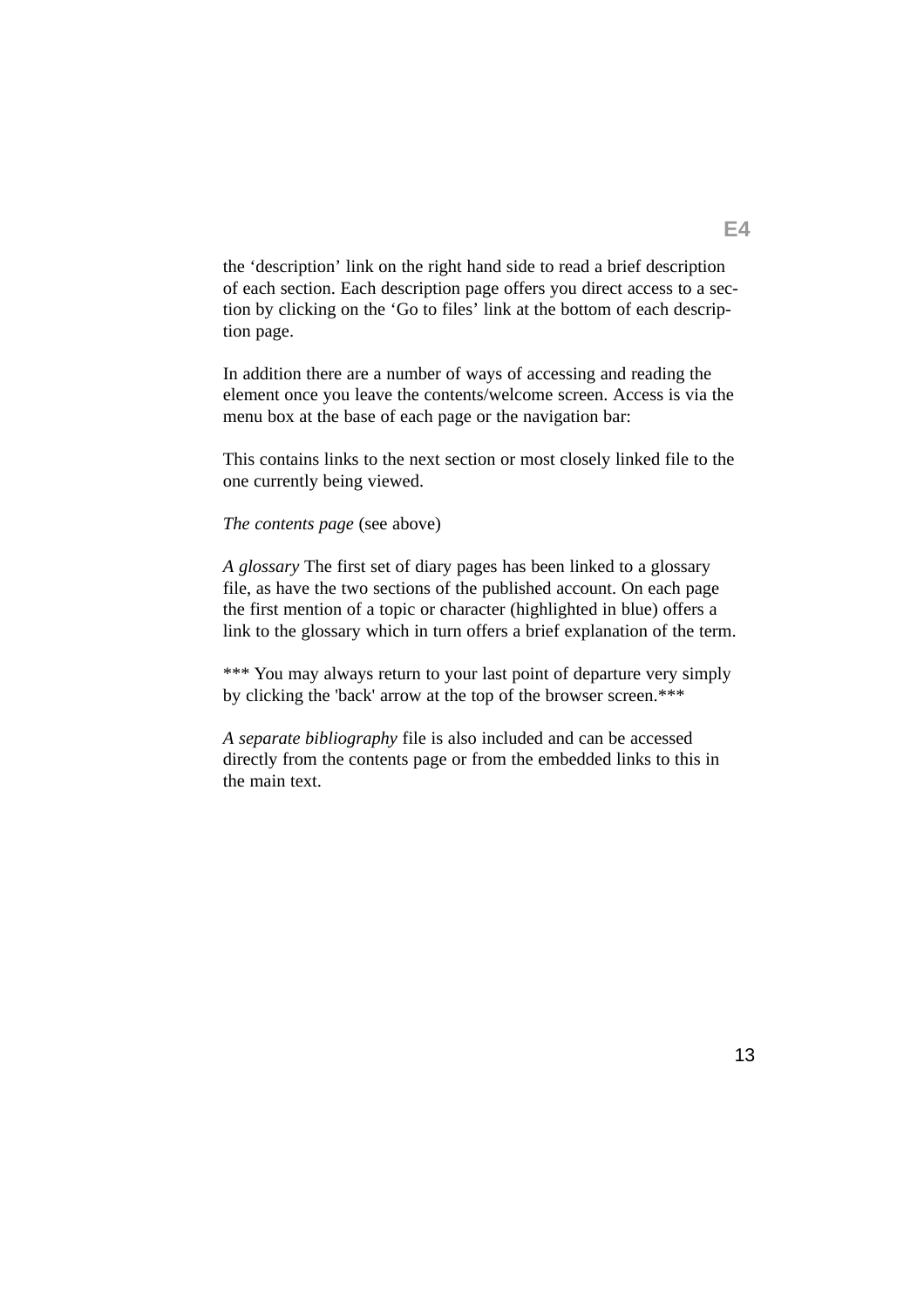# **Element 5 The Ascoli Project: a Puglian town and its hinterland**

#### **Introduction:**

This project examines changes in kinship and family forms and in marriage and inheritance strategies during the period 1700-1990 in Ascoli Satriano, a small 'city' in southern Italy. The project seeks to offer a new synthesis of historical and anthropological materials, using a combination of archival material and ethnographic fieldwork while exploring the main documentary research resources available to historicallyinclined anthropologists. By focusing on the forms, time-spread, limitations and circumstances of production of these sources, it calls for a more critical analysis of greater time depth than is commonly found in existing historical-anthropological studies of south Italy. It raises issues concerned with the problems in employing historical materials, i.e. in understanding the context and methods of their creation for example.

#### **Themes:**

European Anthropology Historical Anthropology Kinship, Family Structure & Inheritance Peasant Agriculture Archival Research Methodology

#### **Using the element in teaching:**

This element could form the basis of one week's seminar reading for any anthropological course concerning the study of archival material and the use of historical research within anthropology. It can also be used more specifically for research involving one or several of the topics listed above under 'Themes'. In relation to seminar discussions or essay topics, a number of issues could be drawn out from the material contained here, depending on the specific requirements of the course:

## **E5**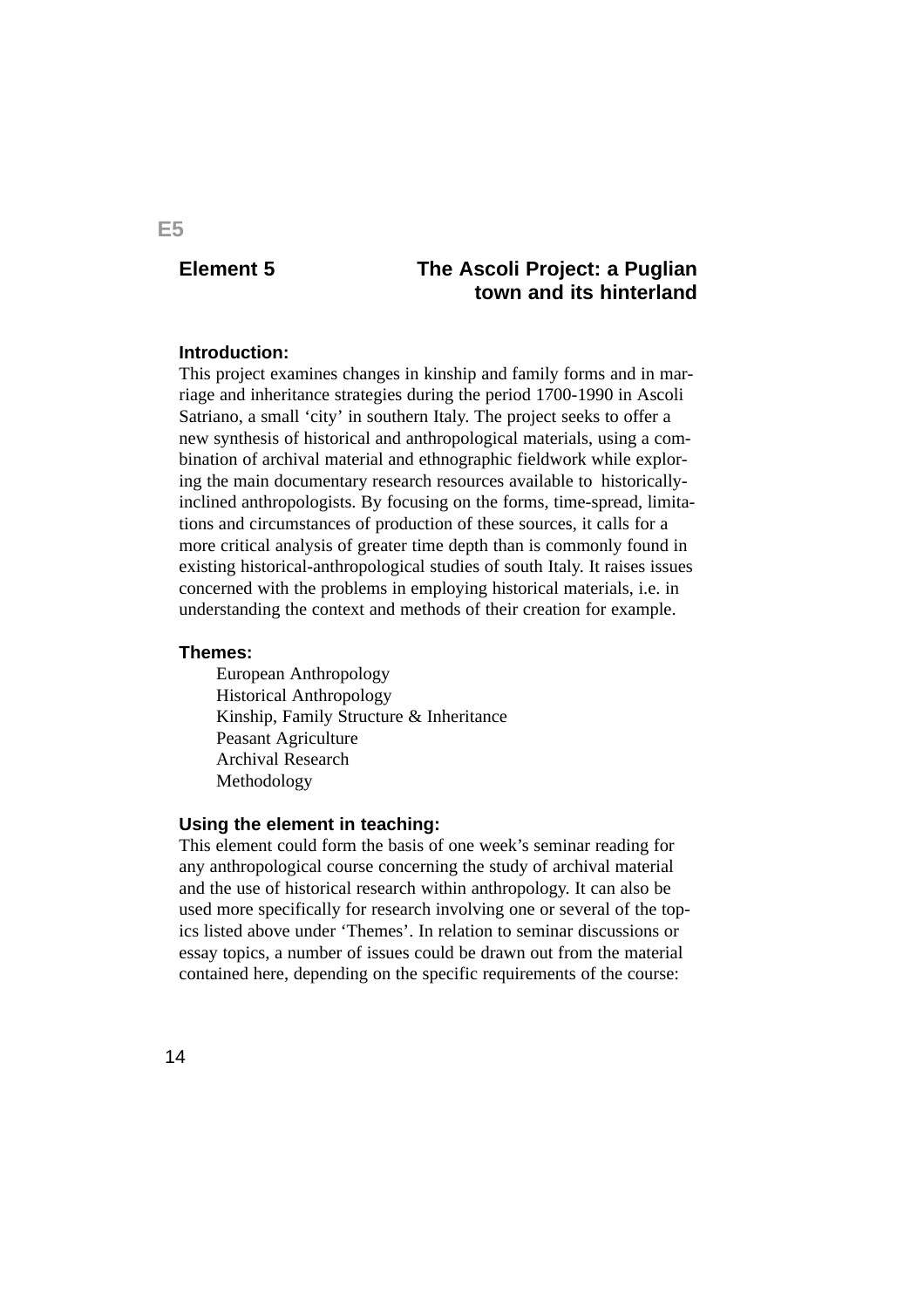*History & anthropology* The importance of historical data to contextualise but also to reconstruct kinship patterns etc. What are the problems with using historical sources? i.e. context and methods of creation of sources.

*Archival research/methodology* To give students an introduction to critical reading; that is how to understand biases: historical sources biased by early administrators as much as writers in the 1950's. for example, were influenced by structural-functionalist theory. To introduce students to different types of sources (other than just standard ethnographies) from which ethnographic information can be derived. Contemporary anthropology has concern for thinking about novels/media etc. as sources of information about other cultures, in the same ways, historical sources (although often not produced by the local people themselves) can be of similar use.

#### **Layout of the element:**

The project opens at the:

*'Introduction'* screen This outlines the project in brief and explains its objectives and uses to the reader. To move to the rest of the project, follow the 'Continue looking at the Ascoli Project' link at the end (text in purple).

Within this element there are four units which are listed in the *Main Index* screen. This contains four titles which are links to the four units which make up this element. By clicking on one of the four titles on this screen the introductory page of the selected unit will appear.

There are two ways of accessing the material contained within each unit once you have accessed the introductory or title page of a unit:

By following the links within the text. **or** Using the menu on the left side of each page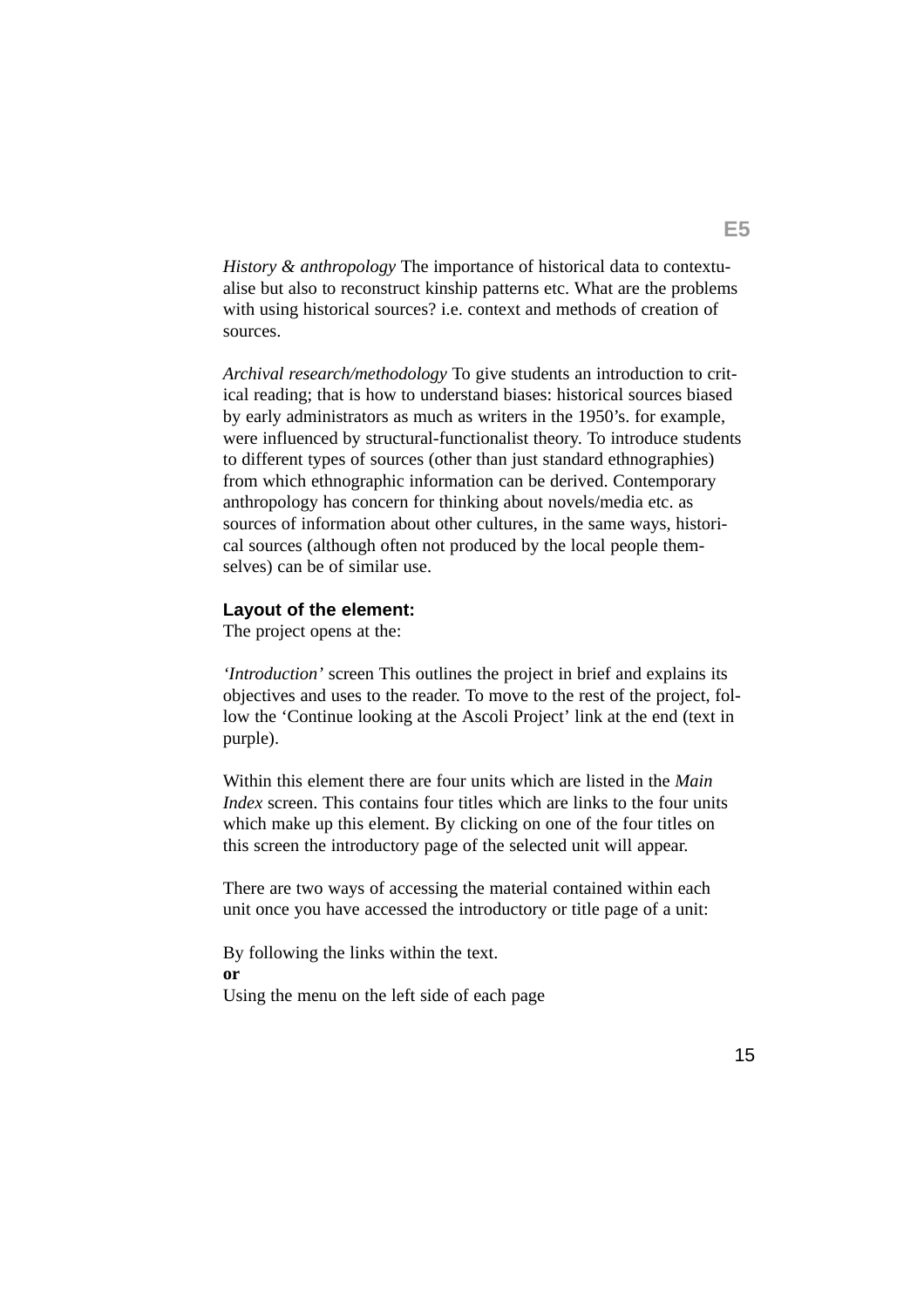For example, to access Unit One:

Click on the *Houses, kin and neighbours* section in the *Main Index* screen; the introductory page of this section will appear. There are two ways to access the material in this and the other three units:

*Family and Neighbourhood* index link at the end of the text **or**

*Menu bar on the left of the screen* This contains direct links to each section of the unit - article, documents, analysis or index of topics which provides a table of contents for this unit. This menu bar at the top also contains the option of going back to the main index of the element which lists each of the four units.

At the end of each main page of text there is the option to go back to the previous page/screen or to go back to the unit index or to the main index of the element.

Following embedded links within the text will also have the option at the end of the page to return to the previous page/screen by using either the 'back' option or 'index' option.

And, at end of the main index screen, there is a return link to the introduction page of the element.

\*\*\* Searches of the database are available online only, not on the CD version.\*\*\*

E5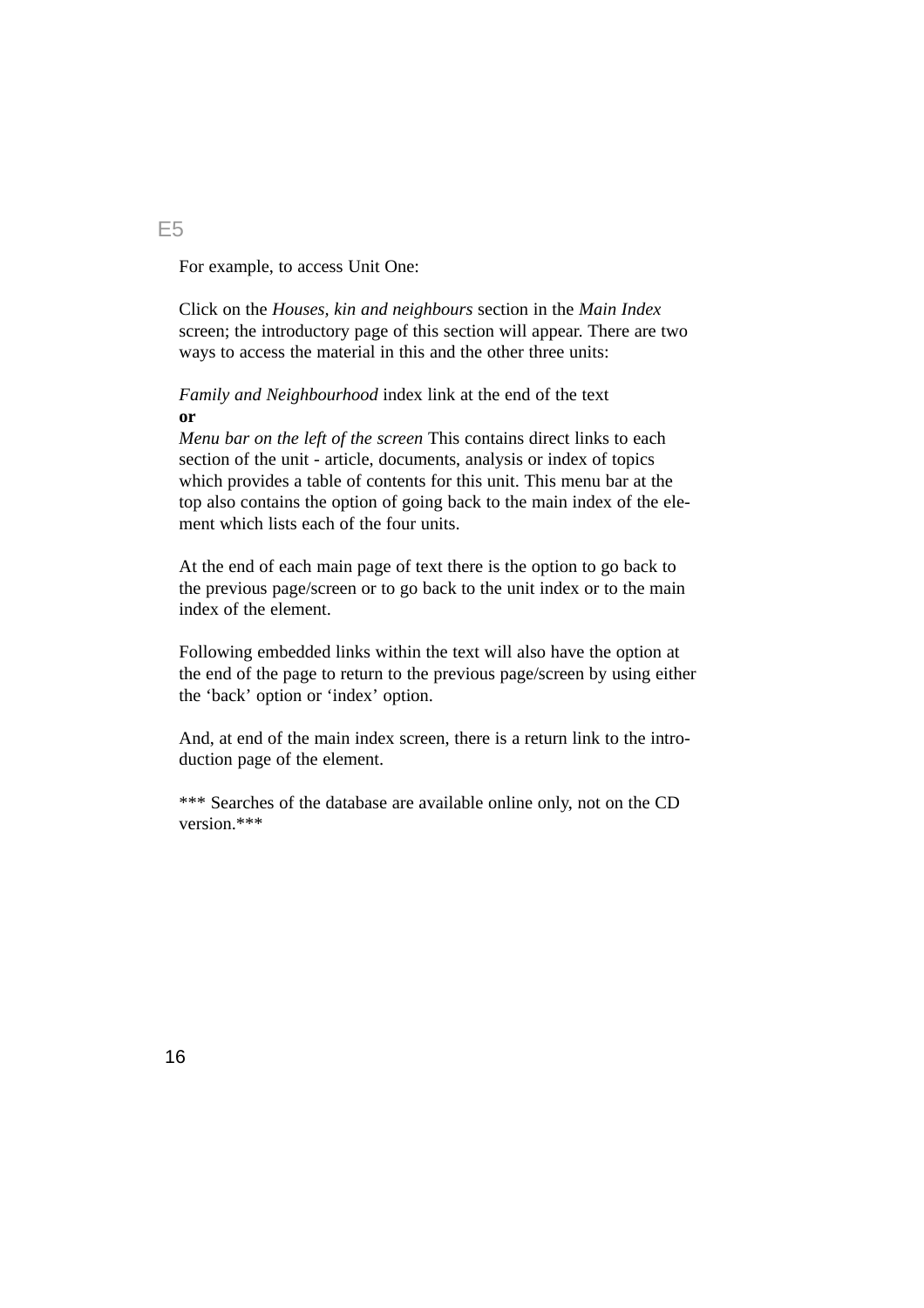# **Element 6 Ancestors in Africa: selected readings and Mambila case material**

### **Introduction:**

This element provides a comprehensive overview of the ways in which anthropologists have attempted to understand the phenomenon of African ancestor beliefs. It begins with a collection of some of the 'classic' discussions of this subject, including those of Fortes, Calhoun and Kopytoff, who were the key protagonists in a series of correspondence concerning this topic which appeared in the *Journal of the Royal Anthropological Institute* (then called *Man*) and which are reproduced in the second section here. The issues raised in this debate expand the usefulness of this element beyond the specific study of ancestors per se, focusing as they do on the problems raised by translating native terms into our own, and thereby addressing a wider anthropological concern regarding the compatibility of anthropologists' and natives' categories of representation. The final section turns to a specific case study, that of the Mambila of Cameroon. Materials presented in this section include not only completed articles but also fieldnote data, which makes the example useful not only for assessing the relative merits of the various positions taken within the (above) debate, but also for thinking about issues concerning the application of wider theoretical frameworks to specific ethnographic cases, and more generally, for understanding the process through which ethnographic accounts are constructed from fieldnotes. This self contained element therefore facilitates not only the detailed study of a single topic, but also an examination of various wider anthropological concerns, all of which can be approached through a combination of primary and secondary source material.

#### **Themes:**

African ethnography African cosmology Ancestor beliefs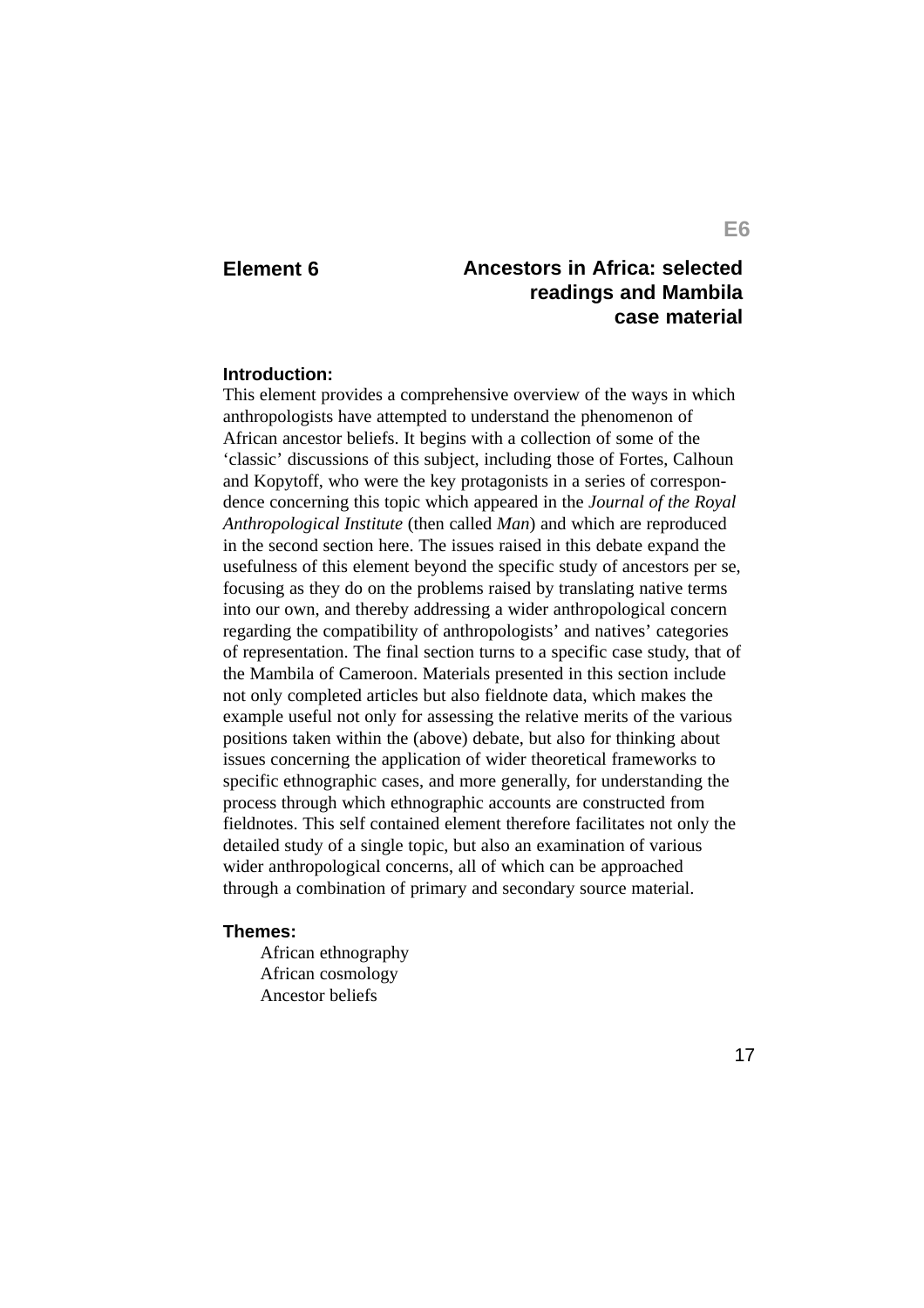Kinship Concept of the person Epistemology

### **Using the element in teaching:**

This element could form the basis of one week's seminar reading for any anthropological course concerning the study of, for example, ritual and religion, or African societies. In this way, it would replace the traditional library based study required of students when preparing for seminars and essays.

In relation to seminar discussions, a number of issues could be drawn out from the material contained here, depending on the specific requirements of the course:

*African ancestor beliefs* What are ancestors? What is their structural position within African societies? How are they thought of by African people?

*African cosmologies* How are ancestor beliefs located within wider cosmological systems? What is the difference between ancestors and other types of spirits? Why do some African societies have 'cults' to both the ancestors and other types of dead?

*The anthropological use of 'native terms'* Why do some anthropologists make great use of native terms in their accounts? How are their analyses enriched by such inclusions? What are the problems involved in translating native categories into those of the anthropologist and her audience?

*The construction of anthropological knowledge* Why do anthropologists place such high value on the close examination of single societies? How do anthropologists derive theories from such case studies(or *vice versa*)? What are the problems involved in applying wider anthropological theories to the study of a single society?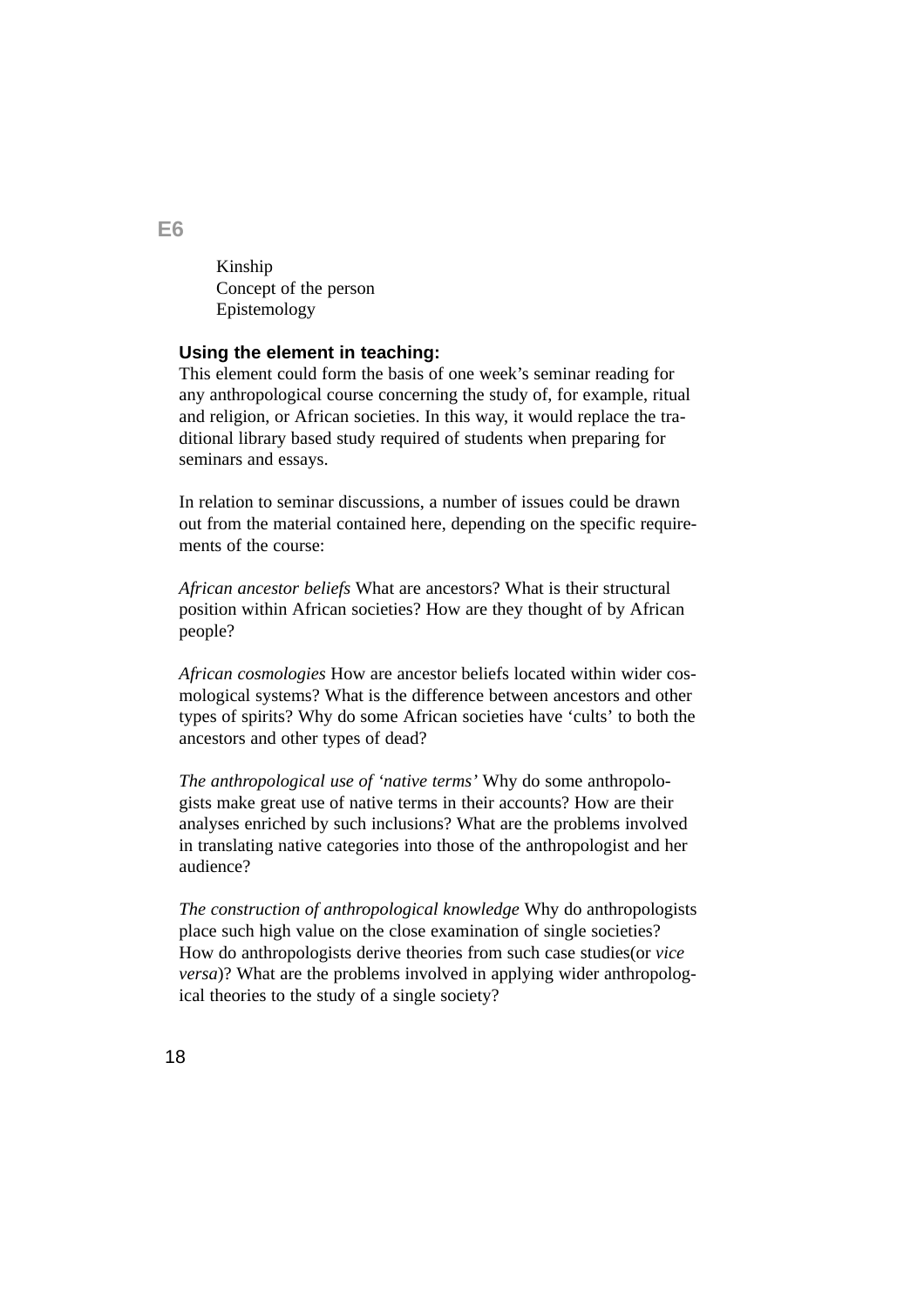*The study of fieldnotes* Why have some ethnographers in recent years included fieldnotes in their monographs? Is there a qualitative difference between the type of ethnographic information contained in fieldnote data and that contained in published accounts? What is the relationship between fieldnotes and finished monographs?

Such questions not only provide the foundations of a seminar discussion, but could also form the basis of essay questions to be completed by the students.

#### **Layout of the element:**

Within this element, the screen is vertically divided into two sections:

*Left-hand section* This section contains a complete listing of the contents of the element (divided into the three sections outlined above) and remains on constant view irrespective of what links have been followed. The user is able to navigate the section by either scrolling down it, or by clicking on one of the three 'section' links at the top (which brings the contents menu for that section into view).

*Right-hand section* This may be termed the 'active window', and displays the results of the link that has been followed from the right hand section. Such results may include the complete text of an article, a series of correspondence from the journal *Man*, or a series of excerpts from David Zeitlyn's Mambila fieldnotes. The former type here may contain footnotes, which can be followed up via embedded links in the left hand screen, the 'back' button on the browser then allowing the user to return to the point of her departure from the text. When the user has finished studying the document, another one can be selected from the menu on the left hand section.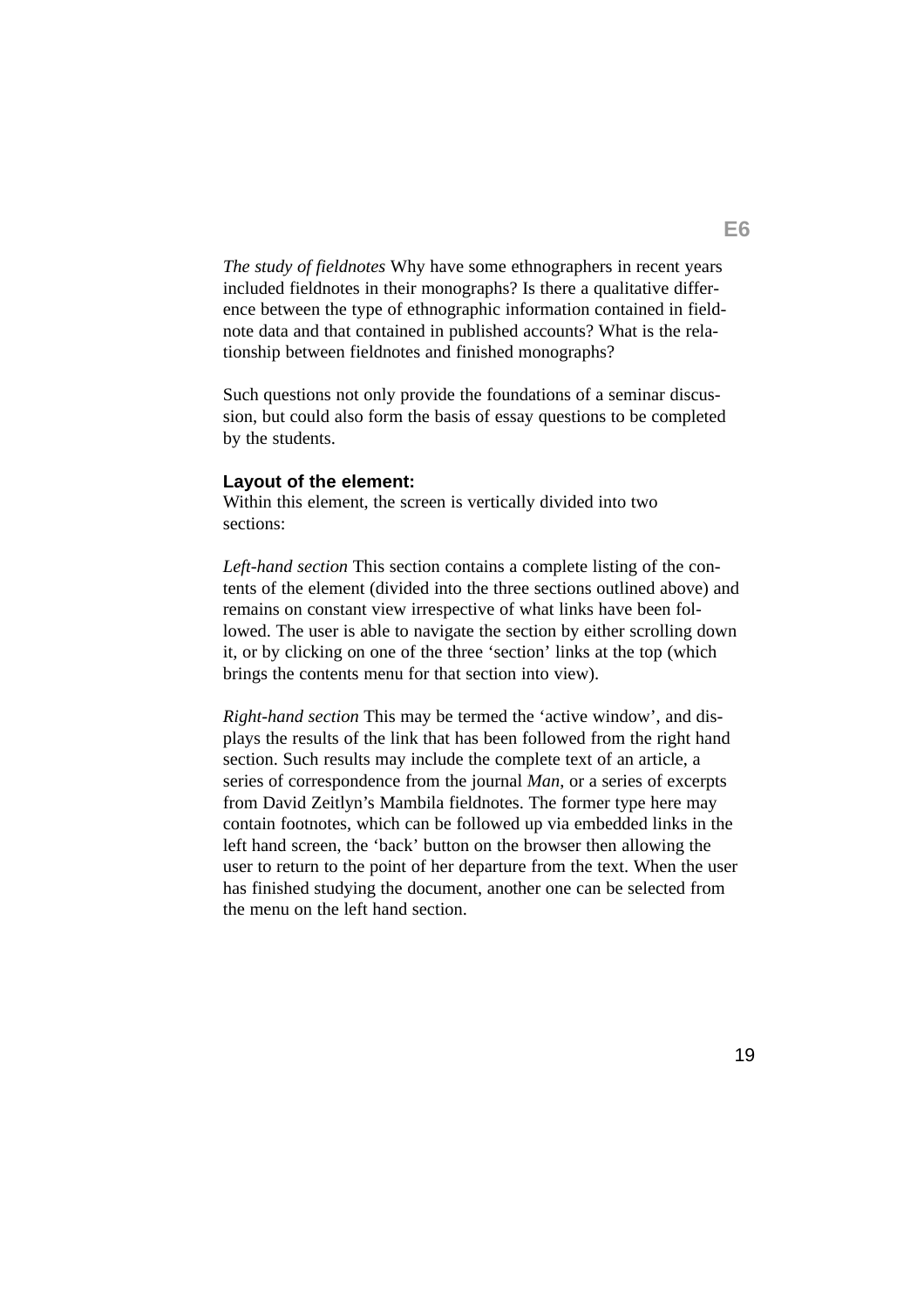### **Suggestions:**

When getting the students to prepare for a seminar, it would be worth getting them to read a selection of the papers contained in the first section of the element, which would give them a good outline of the topic.

The student should perhaps read the second section as an entire unit. In this way, they would not only get an in-depth understanding of the issues involved with this subject, but also a complete overview of an academic debate, thereby providing them with a good understanding of the processes through which academic theories are produced and received.

The fieldnote material should be read in conjunction with a number of the other articles (and not only those relating directly to the Mambila) which can be achieved by clicking back and forth using the menu in the left hand section. This enables the students to examine the relationship between such fieldnote materials and final anthropological accounts.

It is a good idea to refer students to **Element 4** *Working Notes on the Kingdom of Bum: identity and ethnicity and colonial ethnography* which can be used as complementary material to that contained in this element.

**E6**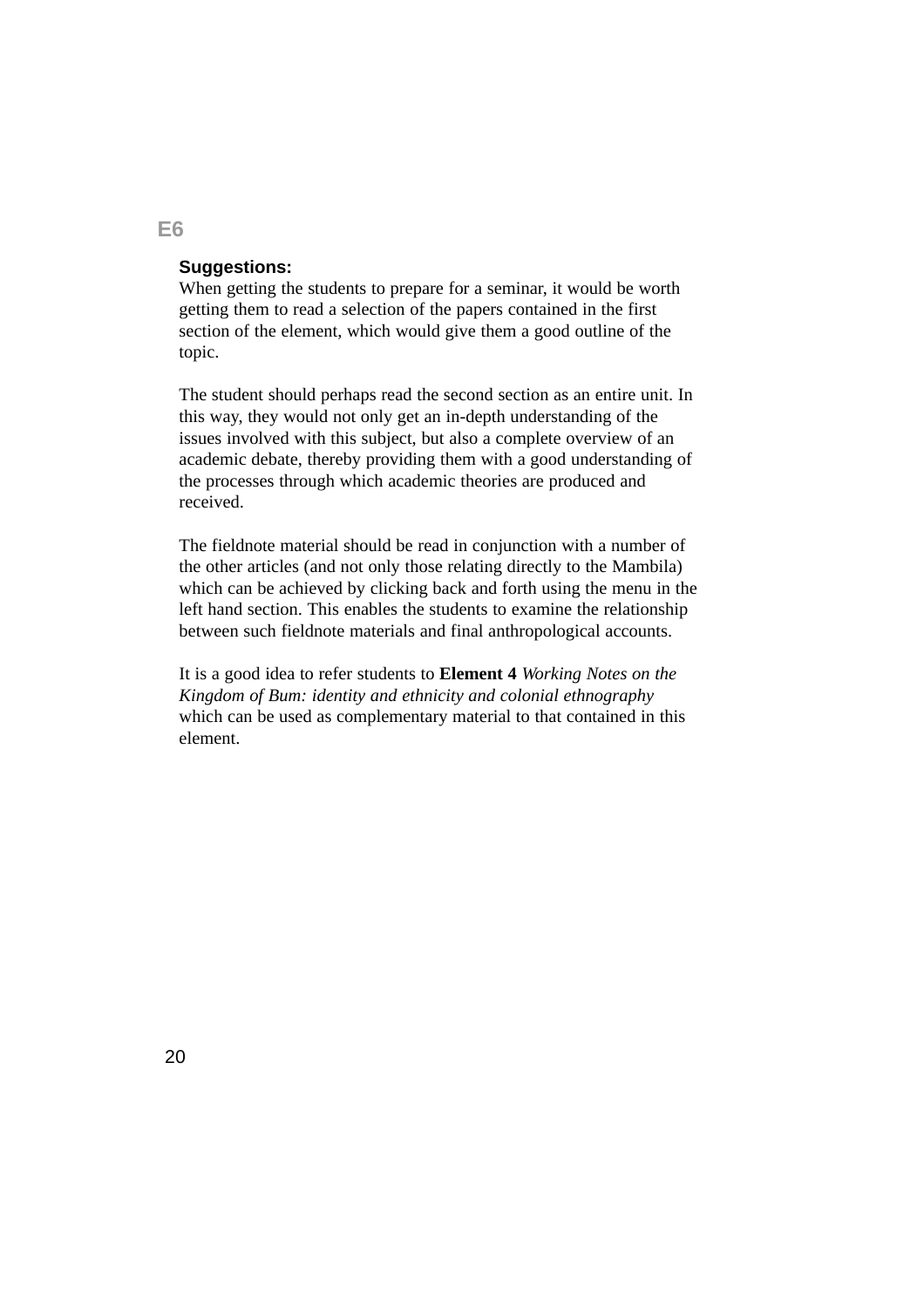# **Element 7 Mambila Riddles**

#### **Introduction:**

This element provides an interactive introduction to Mambila riddles as well as providing a more general anthropological context to the study of riddles. The article on the function of riddles by Ian Hamnet suggests that riddles and riddling may illuminate some of the principles that underlie classification in social action and cognition generally and can, in particular, indicate the role that ambiguities play in the classificatory process. This research is situated in more recent anthropological scholarship which has brought classification into the foreground and has aroused an awareness of related problems concerning the mechanisms where by conceptual categories are set up, preserved and mediated. Questions have been either explicitly or implicitly raised as to the role of ambiguous or interstitial items in classificatory schemes; they can be seen as the objects of interdiction (taboo) and as indispensable means for the continued functioning of society.

\*\*\*The interactive "riddle machine" requires an online connection.\*\*\*

#### **Themes:**

African societies Sociolinguistics Anthropological study of riddles

#### **Using the element in teaching:**

This material could be read in conjunction with the other elements dealing with this Cameroonian people for a more comprehensive study of the Mambila (cf **Elements 6, 7, & 9**). It could be used to complement (rather than replace) one week's seminar reading for any course on African societies or sociolinguistics.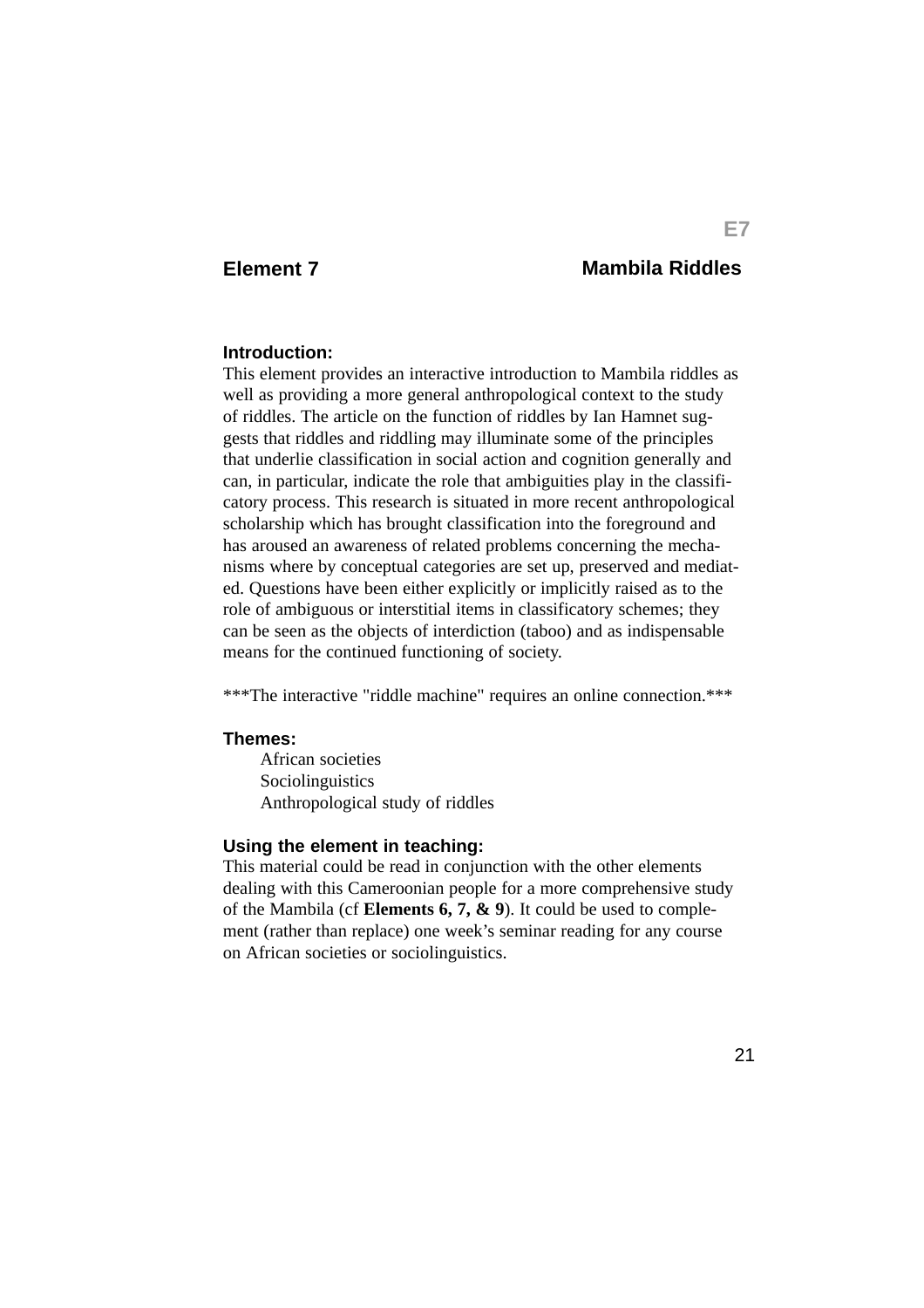## **Layout of element:**

There are three sections to this element, each can be accessed via the links on the main page:

*An article* first published in *Man* (n.s.) by Ian Hamnet on the function of riddles, including a list of references.

*Bibliography* of anthropological studies of riddles.

*Ask me a riddle* containing a collection of riddles and the riddle machine. Instructions on how to use the riddle machine are listed on the main page of the element.

The reader can return to the main page at the end of each section by clicking on the 'back' button of the browser.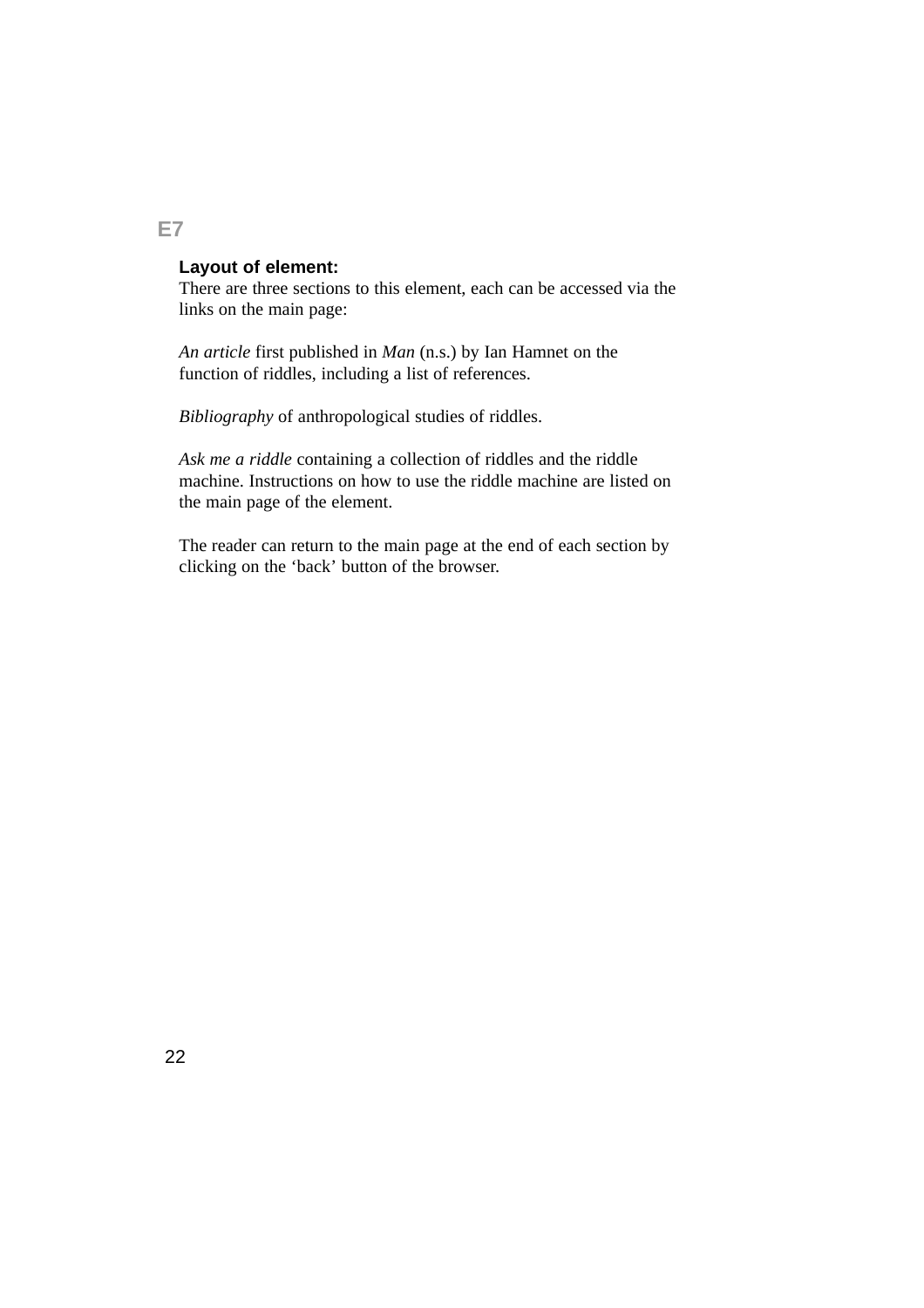# **Element 8 Mambila Divination**

#### **Introduction:**

This element introduces users to the practicalities of divination systems, and contains two interactive simulations (the 'divining dice' and 'Mambila spider divination'). After a brief introduction, which includes several previously published articles on this topic, users are able to try their own hand at Venda and Mambila divination systems, and thereby gain a feel for the processes involved in the formulation of oracular interpretations. This element, as well as providing an additional source of information on the Mambila (complementary to the other elements dealing with this Cameroonian people; cf. **Elements 6, 7 and 9**) also exploits the interactive possibilities of the hypertext format in an innovative way. The element would not so much replace the traditional seminar reading list, as act as a complementary source of material for it, allowing readers who are perhaps grappling with the ideas contained in such classic works as Evans-Pritchard's *Witchcraft, oracles and magic among the Azande* (1937) for example,to test these ideas against real (simulated) instances of divination.

#### **Themes:**

African Societies Ritual and Religion Rationality

#### **Layout of the element:**

The 'front page' of this element contains links to both of the interactive parts of the element (titled *The Divining Dice* and *Mambila Spider Divination*) as well as various other links, including two for David Zeitlyn's published articles on Mambila Divination (which are perhaps best read as introductory sections). Users can also link from this page to the (online) *Virtual Institute of Mambila Studies*, to an online bibliography of anthropological sources on divination and oracles, and to an internet search on divination-related sites.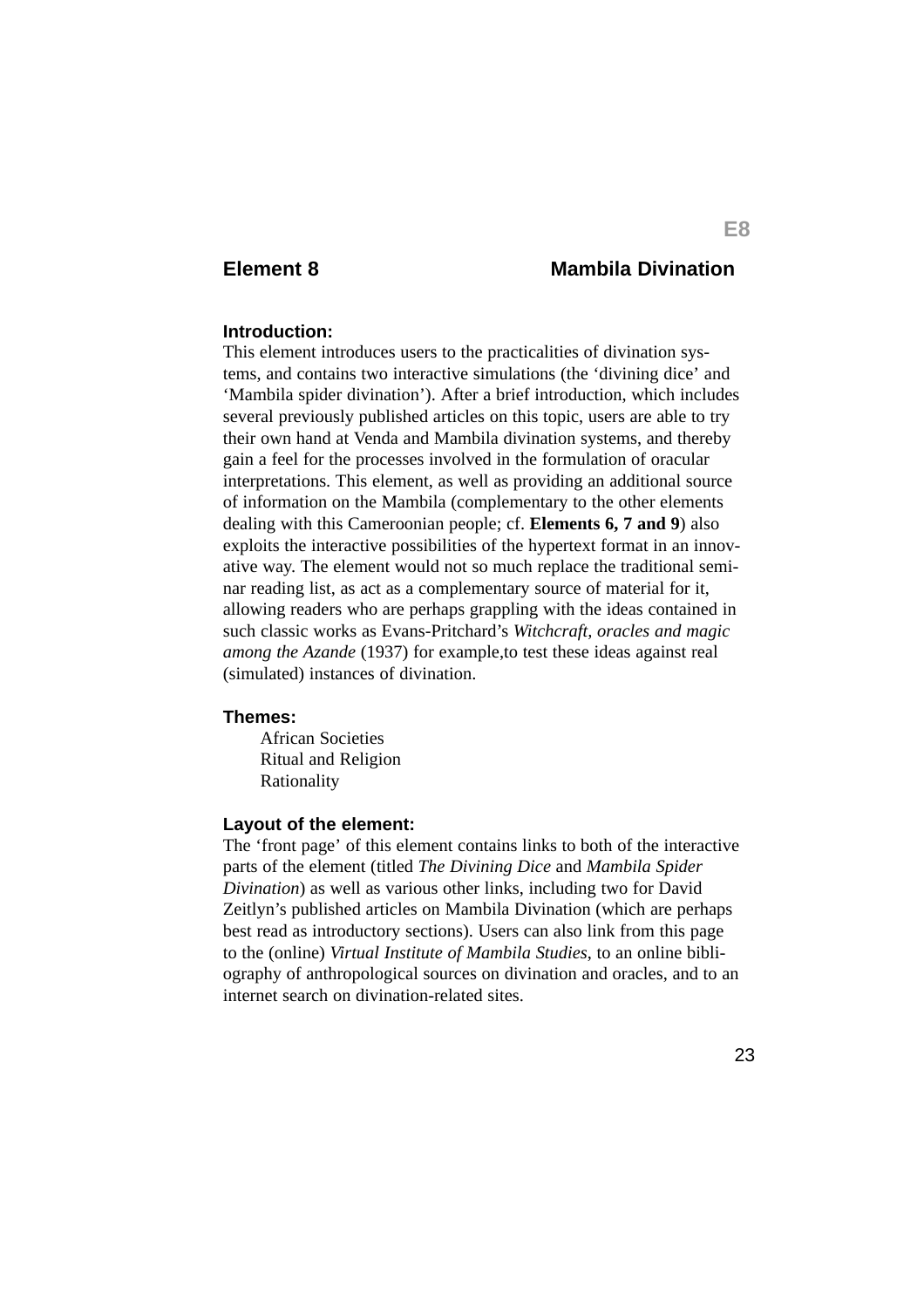### **Using the interactive parts of the element:**

*The Divining Dice:*

\*\*\*This part of the element may not work with some older versions of Internet Explorer and Netscape, as it requires Java to be enabled.\*\*\*

The top of the screen shows a picture of the four 'divining dice' the Venda use for purposes of divination (representing, from left to right - Vhami [old man], Tshilume [young man], Twalima [old woman], Lumwe [young woman]). Clicking on this picture will 'activate' the simulation, randomly producing one of the sixteen possible combinations of the dice (as determined by the number [and order] of dice facing upwards).

Users can view the interpretations Venda diviners would give to each of these combinations in the box below the picture. These are given in the vernacular, but also include 'literal' translations. Below this the user is also presented with Stayt's own interpretations of these diagnoses, which explain the meaning of the diviners' pronouncements.

#### *Mambila Spider Divination:*

\*\*\*This part of the element may not work with some older versions of Internet Explorer and Netscape, as it requires Java to be enabled.\*\*\*

1. Following this link leads the user to a page which outlines the processes involved in Mambila spider divinations, and the basic principles involved in their interpretation. Users should read this page as an introduction to the simulation which follows (which can be accessed by following the link *Go to the Spider Divination Simulation* at the end) and which allows them to apply these principles for themselves in a real (simulated) spider divination.

\*\*\*To make the simulation work on older versions of Internet Explorer or Netscape users may have to 'refresh' the screen, by 'resizing' the entire browser window (by clicking on its bottom right corner) after every command sent to the simulation (i.e. every time one of its buttons

**E8**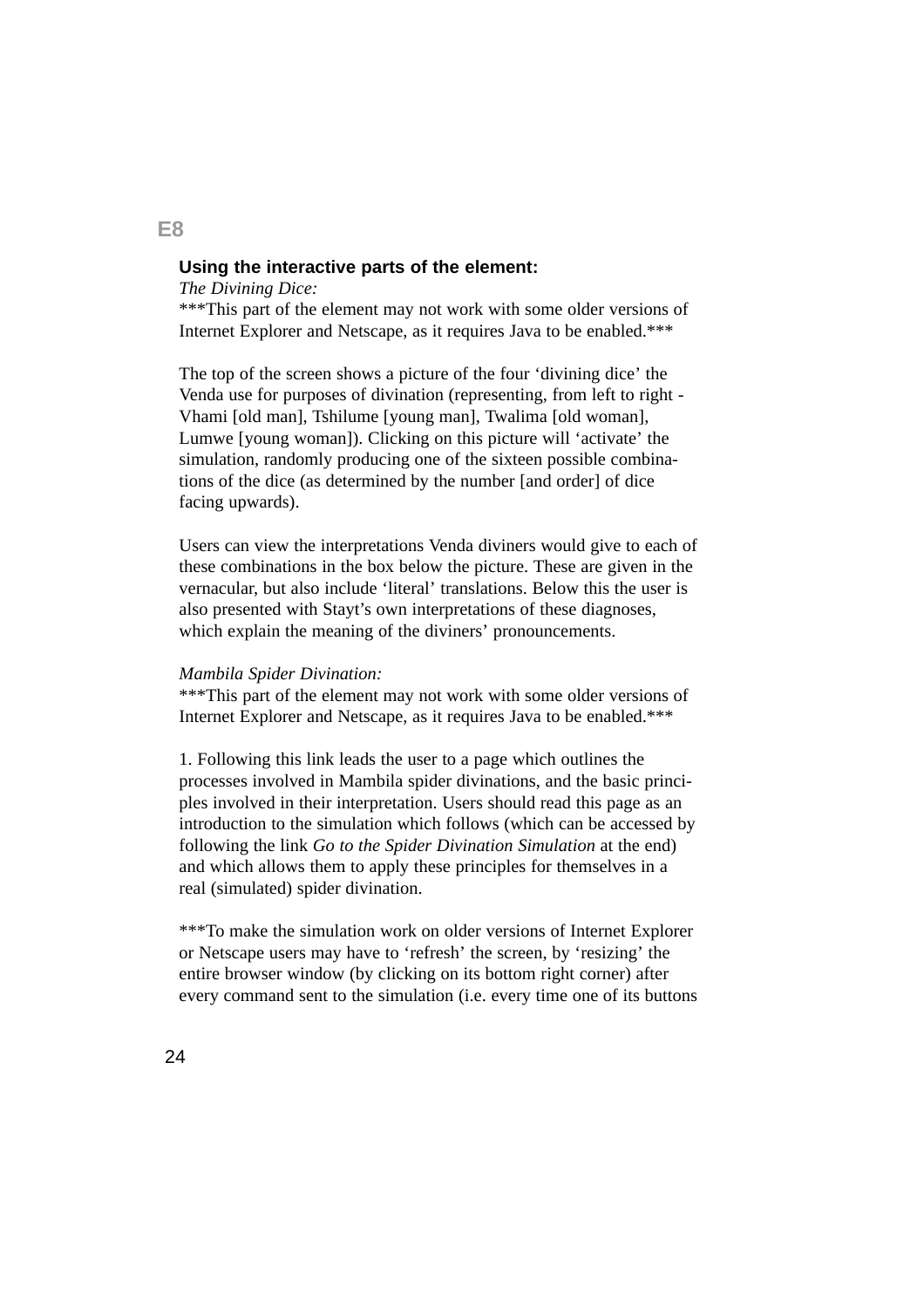is selected). This is necessary because a number of the 'buttons' may disappear from view after one has been pressed. These will return to view once the browser window is resized.\*\*\*

2. To use the simulation, the user must first press the *Spider* button on the bottom left hand corner of the screen. This acts to cover the pot with the lid.

3. From here, the *Show* button will uncover the pot to reveal the pattern of leaves upon which the divination can be carried out. To conduct another 'divination', the user should press these same buttons again, in the same order. To return to the starting point (i.e. an uncovered pot with no leaves in it) the user should select the *Reset* button.

\*\*\*The eight buttons on the left hand side of the simulation picture will not work on older versions of Internet Explorer and Netscape, and should be ignored by users. In addition, at this time the *Log* button is not yet activated, and therefore should not be used.\*\*\*

#### **Using the element in teaching:**

This element could perhaps complement (rather than completely replace) one week's seminar reading for any anthropological course concerning the study of, for example, African societies, medical anthropology, or ritual and religion. In this way, it would be an addition to the traditional library based study required of students when preparing for seminars and essays. The element could contribute to a study of a number of anthropological themes:

*African societies* In what ways are Mambila divination systems typical of those found throughout the African continent?

*Ritual and religion* To what extent can divination sessions be termed 'rituals' (is it meaningful to analytically distinguish them from 'secular' activities)?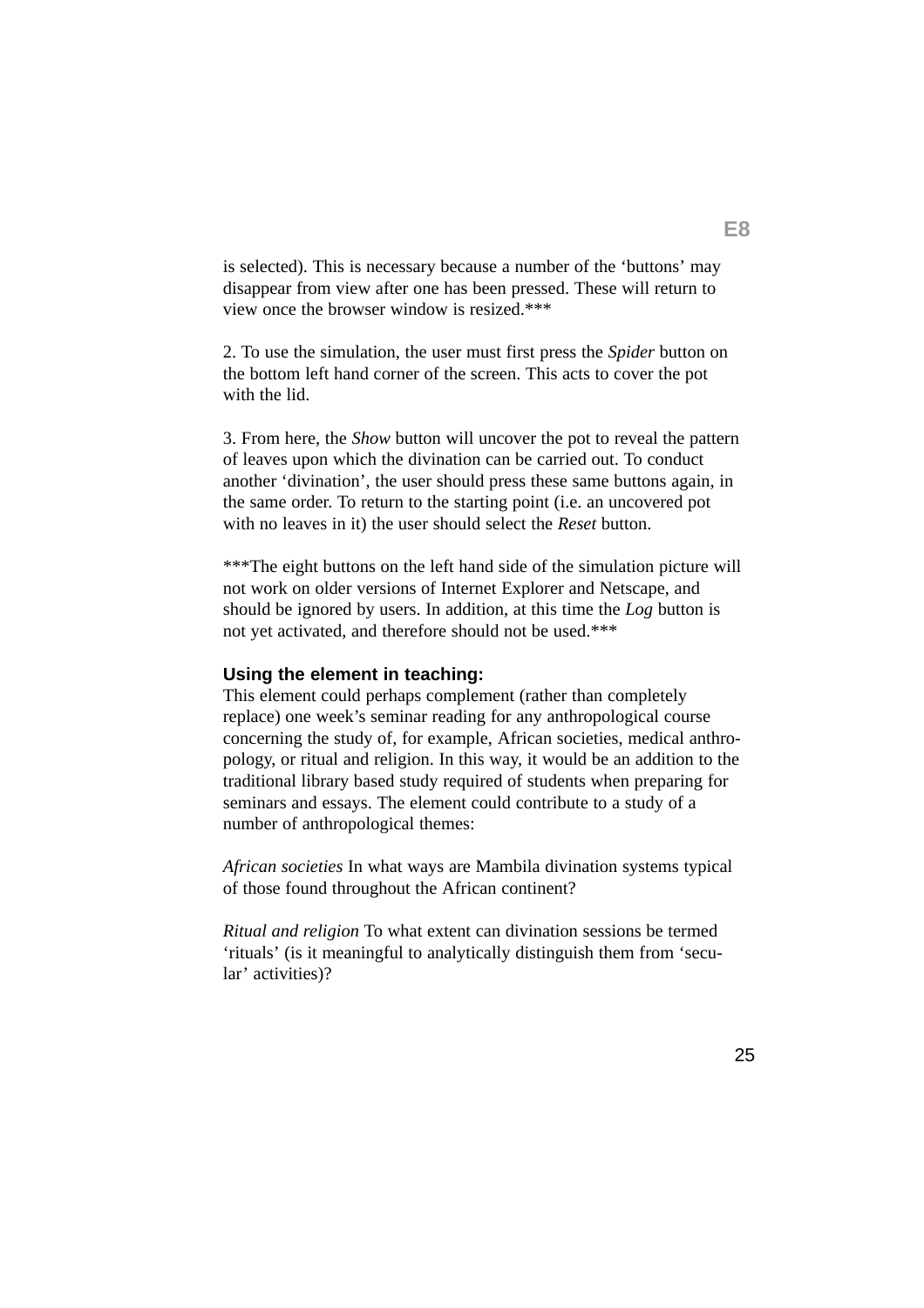*Rationality* What similarities/differences exist between such divinations and 'rational' western medical diagnoses?

*Discourse analysis* What can the study of divination dialogues tell us about indigenous power relations and issues concerning the 'control' of meaning?

*Ethnomethodology* What models of knowledge do the actors themselves bring to the experience of divination?

In addition to the above mentioned themes students could be encouraged to view **Element 3** which focuses on Blacking's work on the Venda. This would provide a more detailed account of Venda society relevant to the context of venda divinations as detailed in this element.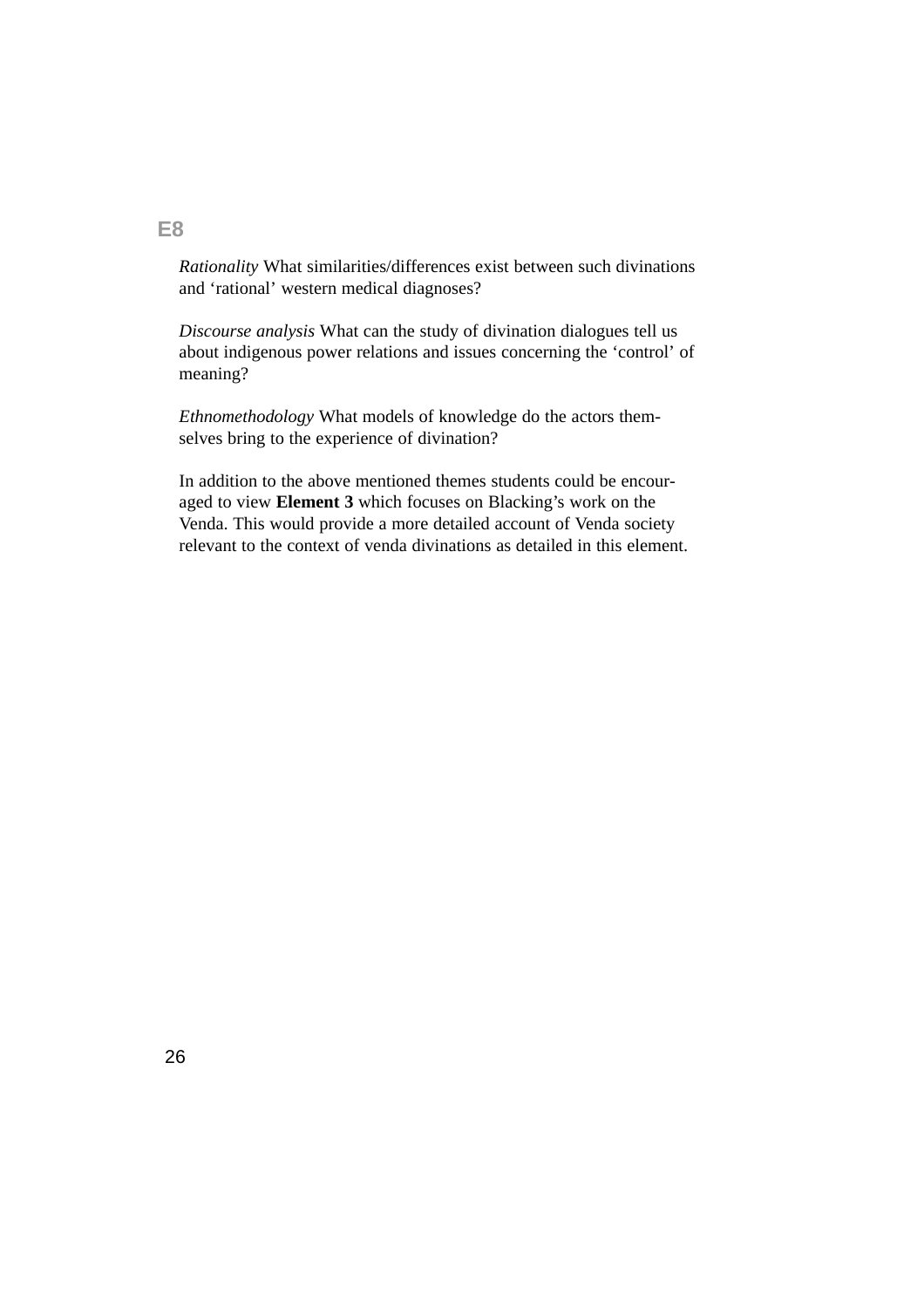# **Element 9 The work of Farnham Rehfisch and other archival sources on the Mambila**

### **Introduction:**

This element comprises a collection of historical, ethnographic and colonial material on the Mambila and provides an opportunity for critical reading of such accounts as well as showing the importance of historical sources to contemporary scholarship. The colonial officers were concerned with patterns of political power and allegiance mainly because they wanted to simplify the process of tax collection; in the early 1950's when Rehfisch was studying, patterns of power and the organisation of social relationships were the central concerns. By the time Zeitlyn began his studies in Cambridge in the 1980's the role of language and religion had gained far greater prominence. The collection thus allows the reader to trace the changing interests of the writers and to place in an historical context the issues with which this study is concerned.

#### **Themes:**

African societies History of anthropology Critical reading Comparative ethnography Methodology

### **Using the element in teaching:**

This element could form the basis of one week's seminar reading for any anthropological course concerning the study of, for example, African societies, or the history of anthropology. More specifically, one can use these earlier sources as a resource for the Twentieth Century History of the Mambila, to complement and provide depth to oral historical research and/or to use them to provide a context for the reading of later documents.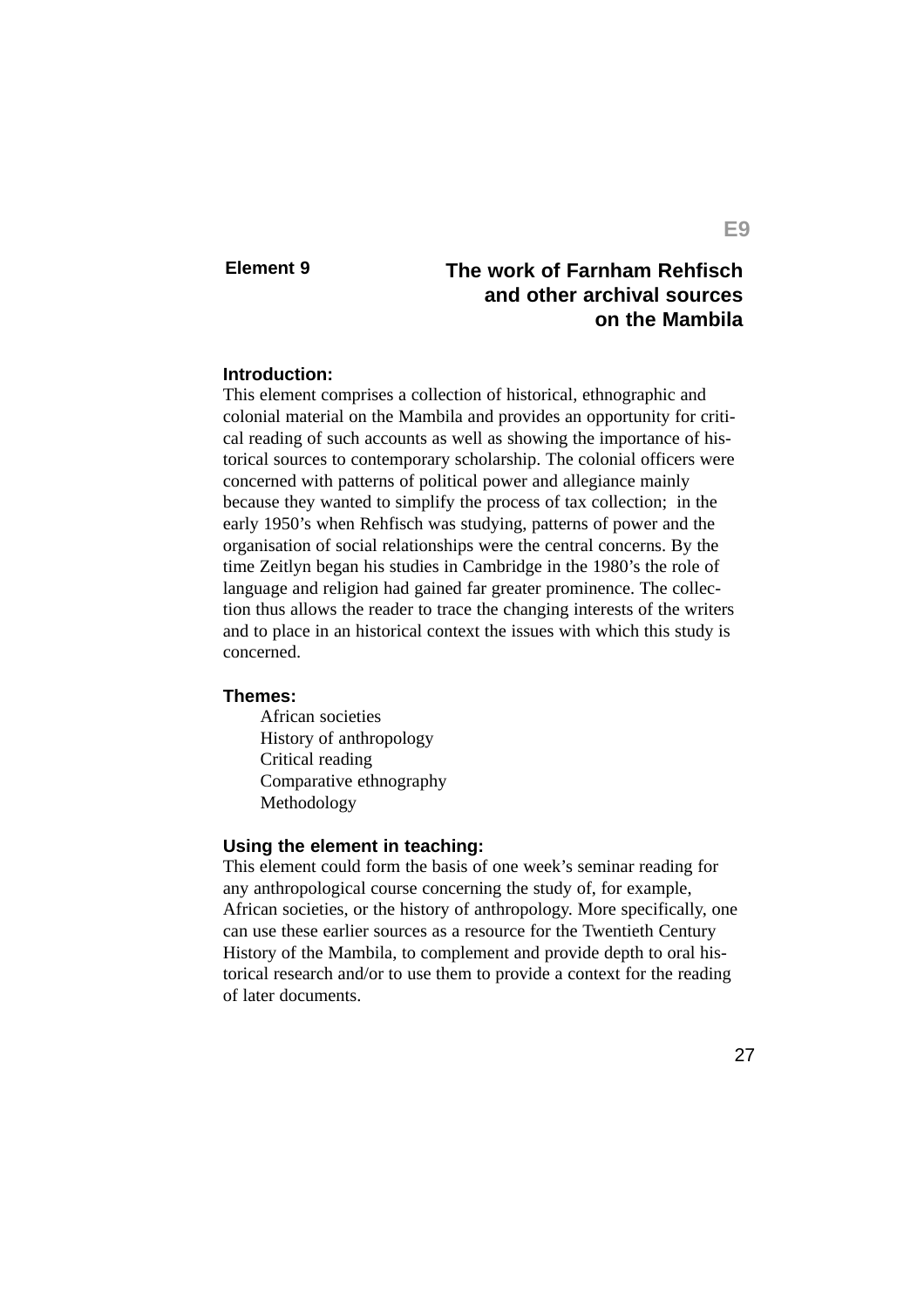In relation to seminar discussions or essay topics, a number of issues could be drawn out from the material contained in this element, depending on the specific requirements of the course:

*Reading historical sources* To understand later documents, (of Rehfisch, and subsequently Zeitlyn) which were often written as responsesto/in dialogue with these earlier ones; to give students an introduction to critical reading, that is, how to understand biases. For example, historical sources biased by colonial administrations as much as writers in the 1950's were influenced by structural-functionalist theory to introduce students to different types of sources (other than just standard ethnographies) from which ethnographic information can be derived.

*The production of ethnographic knowledge* Why have some ethnographers in recent years included fieldnotes in their monographs? Is there a qualitative difference between the type of ethnographic information contained in fieldnote data and that contained in published accounts? What is the relationship between fieldnotes and finished monographs?

*Critical reading of academic arguments/conflicts between writers of different sources* This provides a chance for students to overview an academic argument [although short] between Meek and Percival, but also, more generally, to examine how writers of different sources share different ideas/assumptions, or disagree on these.

### **Layout of the element:**

There are essentially three different types of material in this element:

*Some early documentary sources on Mambila* accessed by its link on the 'main element page'

*Rehfisch's published accounts* accessed by clicking on the links towards the end of the 'main element page'.

**E9**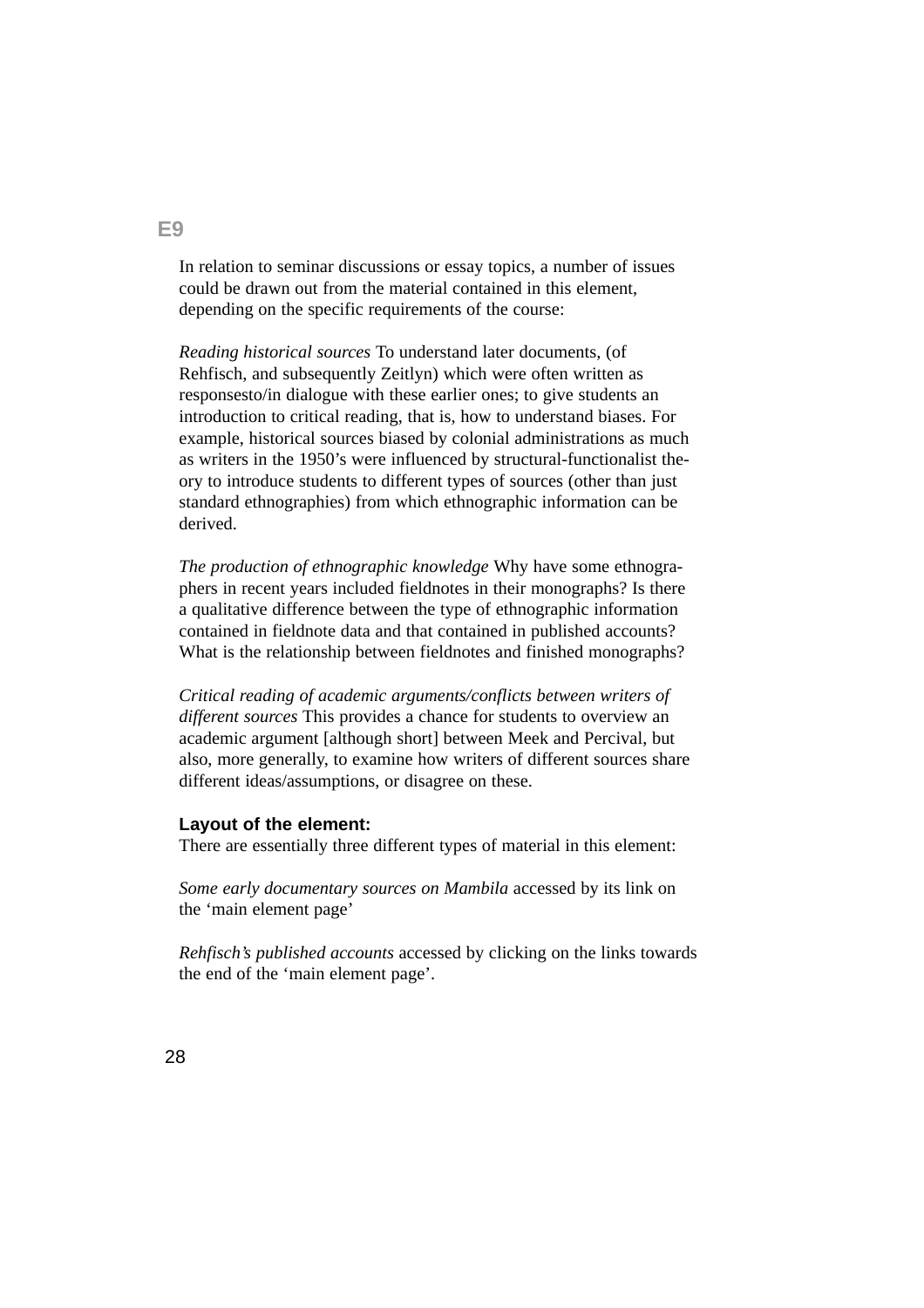*Mambila fieldnotes* containing Rehfisch's unpublished work, accessed by the links at the bottom of the main page.

The reader can return from these links to the main element page using the 'back' button on the browser. An additional link to other sources on the Mambila can be accessed by clicking on the link *The Virtual Institute of Mambila Studies* - at the end of the 'main element page'.

Suggestion: This material could be read in conjunction with the other elements dealing with Cameroonian people for a more comprehensive study of the Mambila (cf **Elements 4, 6, 7, & 9**).

**E9**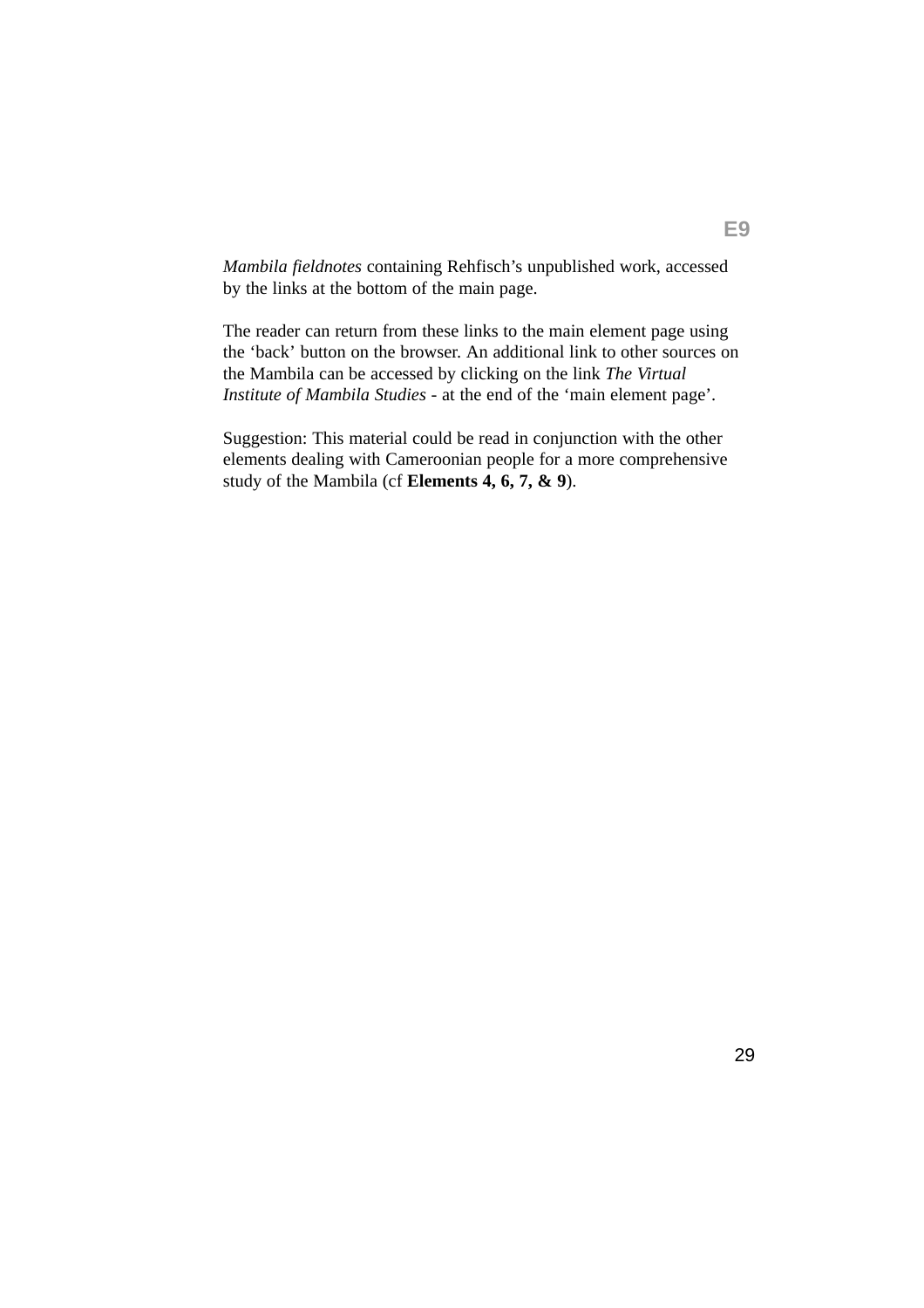# **Element 10**

# **Ritual spirit possession in the Mina Nago of Northern Brazil**

This element introduces users to issues concerning religious performance in the Tambor de Mina of Northern Brazil. Juxtaposing audiovisual documents and text (the latter of which derives primarily from the author's PhD thesis, 'The phenomenology of spirit possession in the Tambor de Mina', Nicolau, 1997) in an interactive way, it attempts to move away from 'traditional' methods of visual ethnographic representation, such as that of documentary cinema. After an introductory section which gives the background ethnographic context of the Mina Nago people, the element goes on to explore one case of ritual spirit possession. Here the element falls into two parts - the first studying the opening song sequences and other ritual features of the possession 'ceremony', the second part examining that part of the ritual during which individuals become possessed by spiritual entities. The element provides an examination not only of spirit possession rituals, but also of the possibilities afforded anthropologists by multimedia ethnographies, which allow a coherent integration of sound, visual, and textual data within a single (interactive) environment.

#### **Themes:**

Brazilian ethnography Brazilian cosmology Spirit possession Concepts of the person Ethnographic representation

### **Using the element in teaching:**

This element could complement one week's seminar reading for any anthropological course concerning the study of, for example, ritual and religion, or Brazilian/Latin American societies. Whilst not acting as a replacement for text based materials, it would allow students to exam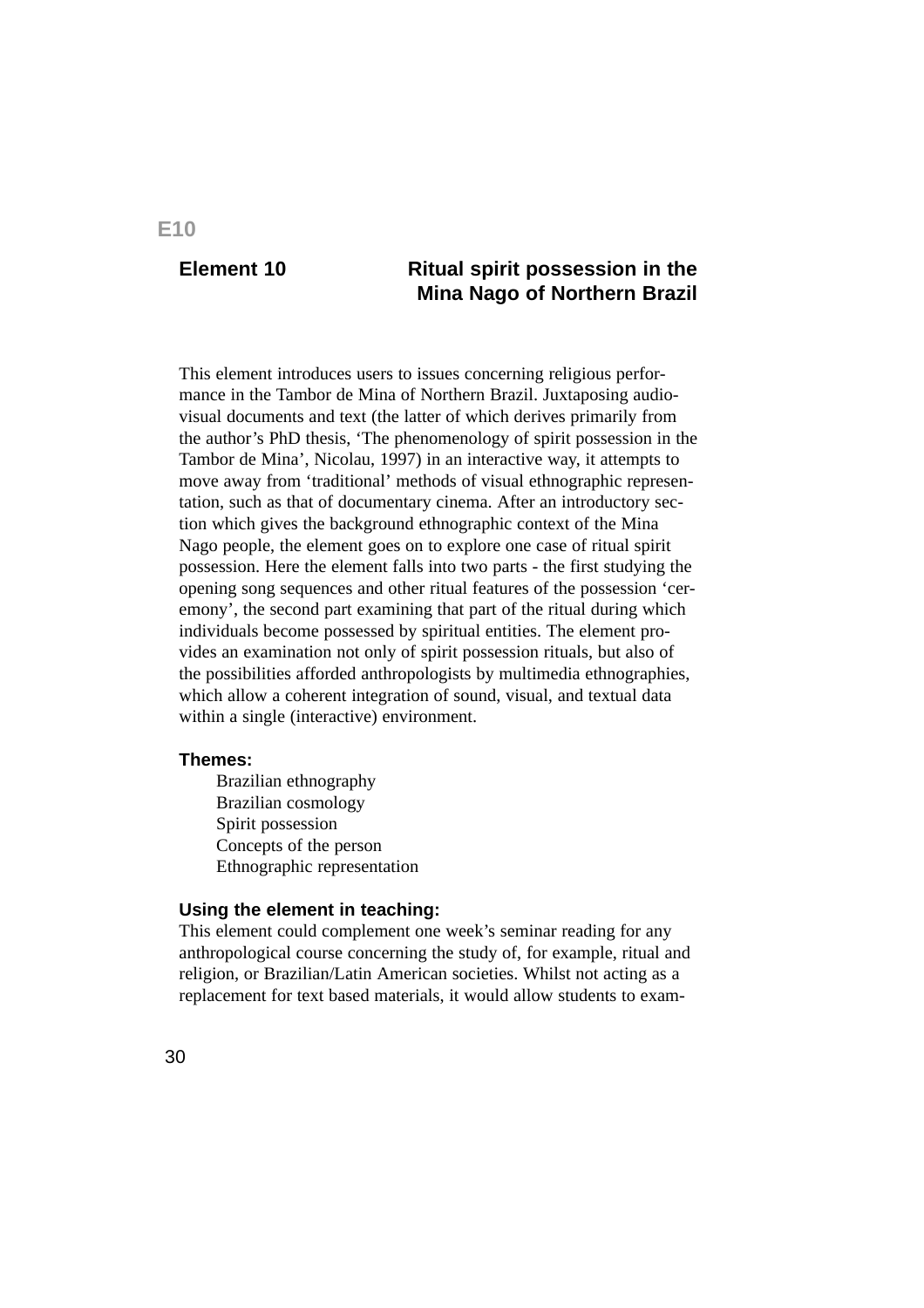ine some of the more theoretical concepts involved in the study of possession rituals in relation to a multimedia case study.

In relation to seminar discussions, a number of issues could be drawn out from the material contained here, depending on the specific requirements of the course:

*Brazilian spirit possession beliefs* What is spirit possession? How does it operate to maintain social structure? How is it thought of by Brazilian people?

*Brazilian cosmologies* How are spirit possession beliefs located within wider cosmological systems? What is the difference between possession rituals and other types of 'religious' performance?

*Ethnographic representation* What advantages do multimedia documents have over purely textual ones for purposes of ethnographic representation? How do they differ from documentary cinema films? What role will they play in future anthropological projects?

Such questions not only provide the foundations of a seminar discussion, but could also form the basis of essay questions to be completed by the students.

#### **Layout of the element:**

As stated above, the element falls into three parts, which can be accessed through clicking on the pictures of the 'main' page:

*Introduction: The Tambor de Mina public ceremonies* This section is divided into five pages, which can be navigated using the arrow key at the bottom of the picture, which remains present on all screens. In addition, in the bottom left-hand corner of all screens are links back to the 'main' page, as well as links to a glossary search (this link is called 'abc') and a bibliography search (entitled 'biblio').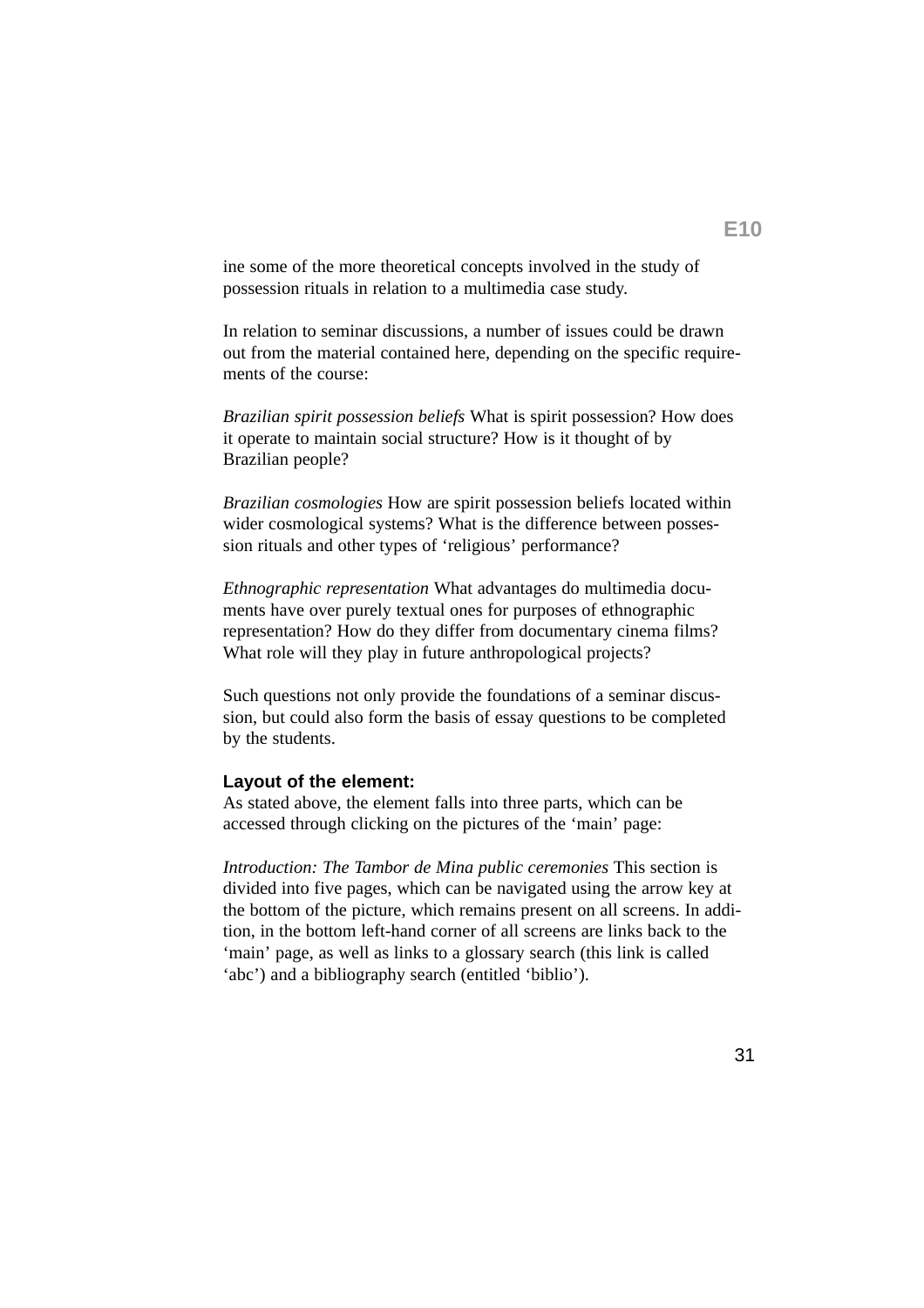*Opening song sequence and ritual features* This section is modelled around a section of video, and textual materials are all linked into this. In the bottom left-hand corner of the screen here, in addition to the 'main', 'abc' and 'biblio' links (see above) is a link entitled 'help'. New users of the element must click this link and read the information it brings up, as this information demonstrates how to use the element in an interactive way, in particular explaining how to bring up supplementary information from the video, (using the 'green rectangles').

*Manifestation of the spiritual entities* The layout of this part of the element is identical to that of the previous section (above).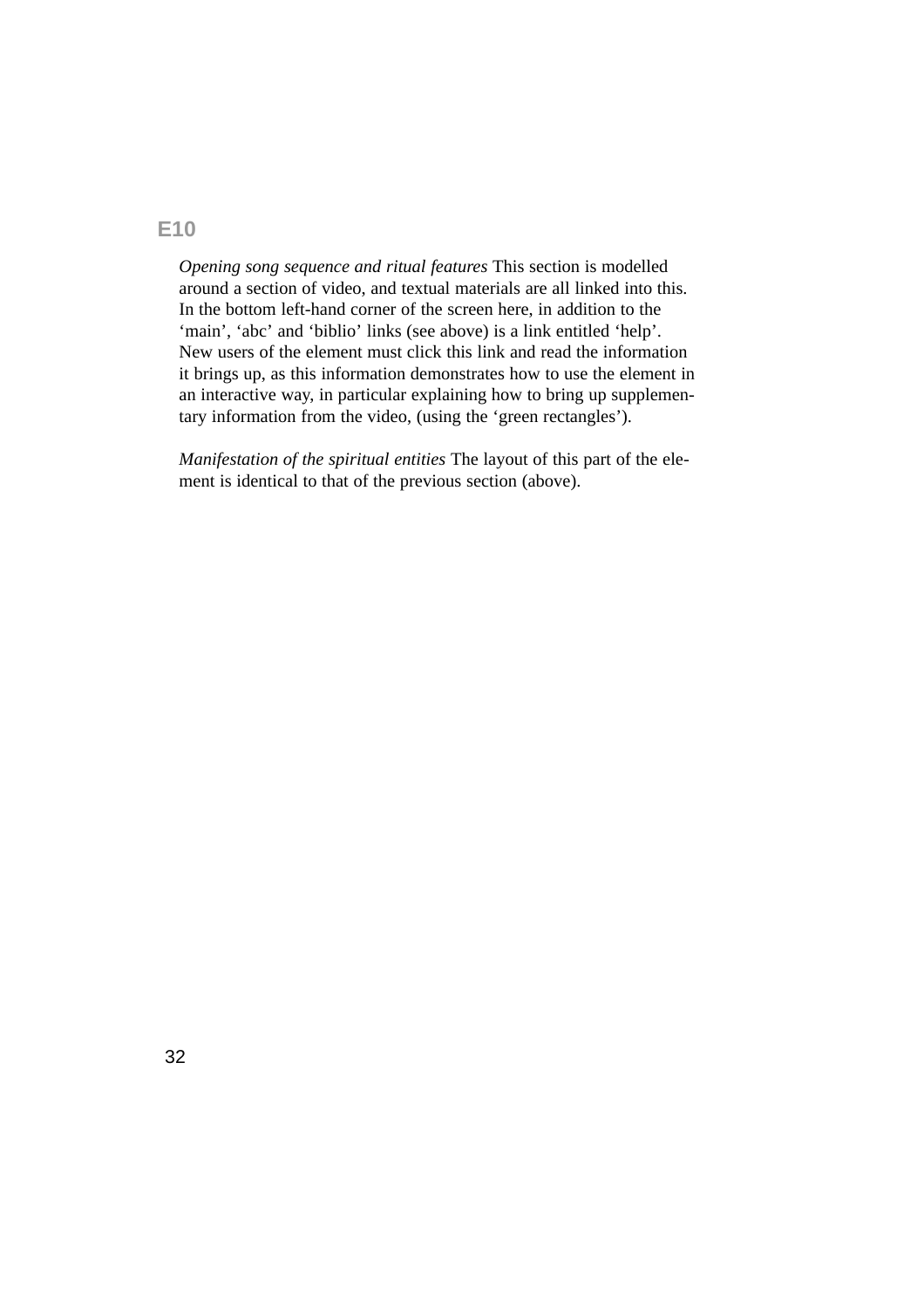## **Element 11 Representing kinship**

#### **Introduction:**

This element contains two interactive parts which introduce users to the various issues involved in the modelling of kinship systems. The first part (the 'Kinship editor') enables users to create their own genealogical diagrams. Using simple control commands, users can bring into existence men or women, and link these together through two alternative types of 'relationship' (marriage or sibling-ship).

The second interactive part ('Kinship in Prolog') introduces users to the complexities of modelling systems of kinship terminology. Several written sources are also included throughout the element, all of which introduce users to the various representational issues involved. The element is designed to be used as a pedagogical tool, and would prove an invaluable teaching aid for any anthropological course concerning the study of kinship. Not only does it get students thinking about some of the representational issues involved in kinship studies, but also forces them to critically analyse the very categories anthropologists (and local people) apply to kin relations. Given that unions can be created between two individuals of the same sex (in the editor) for example, how applicable/useful is a concept such as 'marriage', as applied to these unions? Or, how are concepts of sibling ship effected by the phenomenon of adoption, etc?

#### **Using the element in teaching:**

This element would prove complementary to one week's seminar reading for any course concerning the study of kinship.

The kinship editor can be used by students to model their own family trees, for example, or those of well known kinship groupings, such as the royal family's. Using the facilities provided, you might also get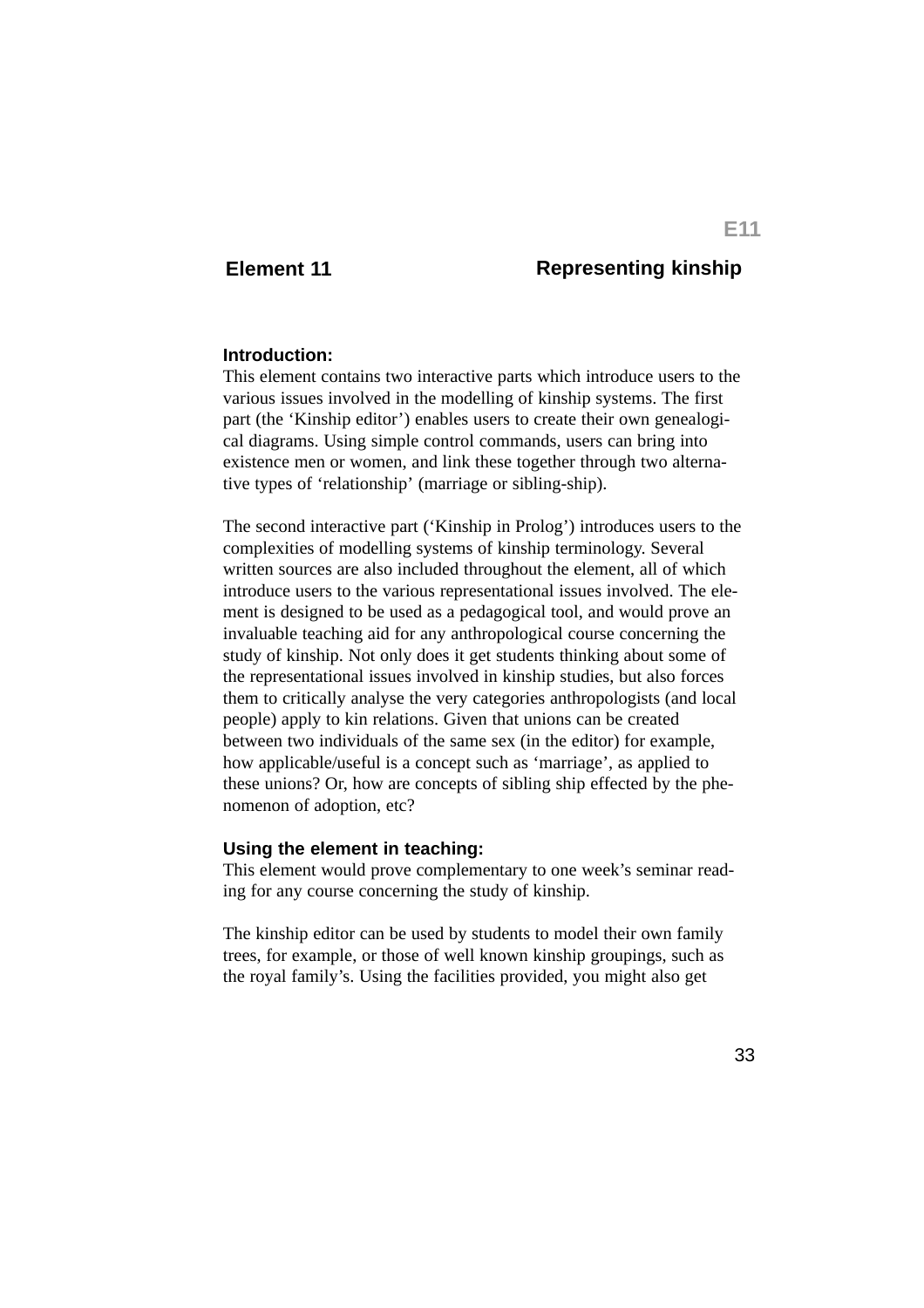them to enter biographical details (DOB, etc.) for each of the individuals included. By adding dates the program can be made to play back the development of the family over time.

*Learning Kinship with the Kinship Editor* This introductory page to the kinship element explains how to use the editor and why kinship is important within anthropological scholarship. It should be read before using the editor programme as it highlights some of the questions and issues concerned with anthropological research based on kinship. For instance, the programme allows any two individuals to be linked in a 'union'. Thus we can explore the variants on 'marriage' unions with other unions and the implications this has for the significance society gives to relationships. For example, how do 'adulterous' relationships differ from those resulting from divorce and remarriage? Or, same sex unions. Are these significantly different from mixed-sex ones? Consider, too, the case for adoption: under British law it is entirely legal for two full siblings who have been adopted by different families to wed and have children. This section provides a useful starting point for discussions concerning the social construction of 'marriage', for example; the meaning of kinship-based relationships, and how society constructs them. The issues raised in this introduction could be used as the basis for seminar discussions and essay topics. Alternatively, the 'editor' might form the central focus of a lecture or seminar presentation, as it would prove a simple and effective visual aid for the demonstration of a number of the concepts anthropologists have employed in their analyses of kin relations.

*Calculating Kin: Analysing and Understanding Cultural Codes* Using the 'kinship in Prolog' part, it is possible to get students thinking about the problems involved in creating models of kinship terminologies. It raises issues about how kinship categories (son, mother etc.) are constructed through an application of classificatory distinctions (e.g. those based on sex and generation etc.).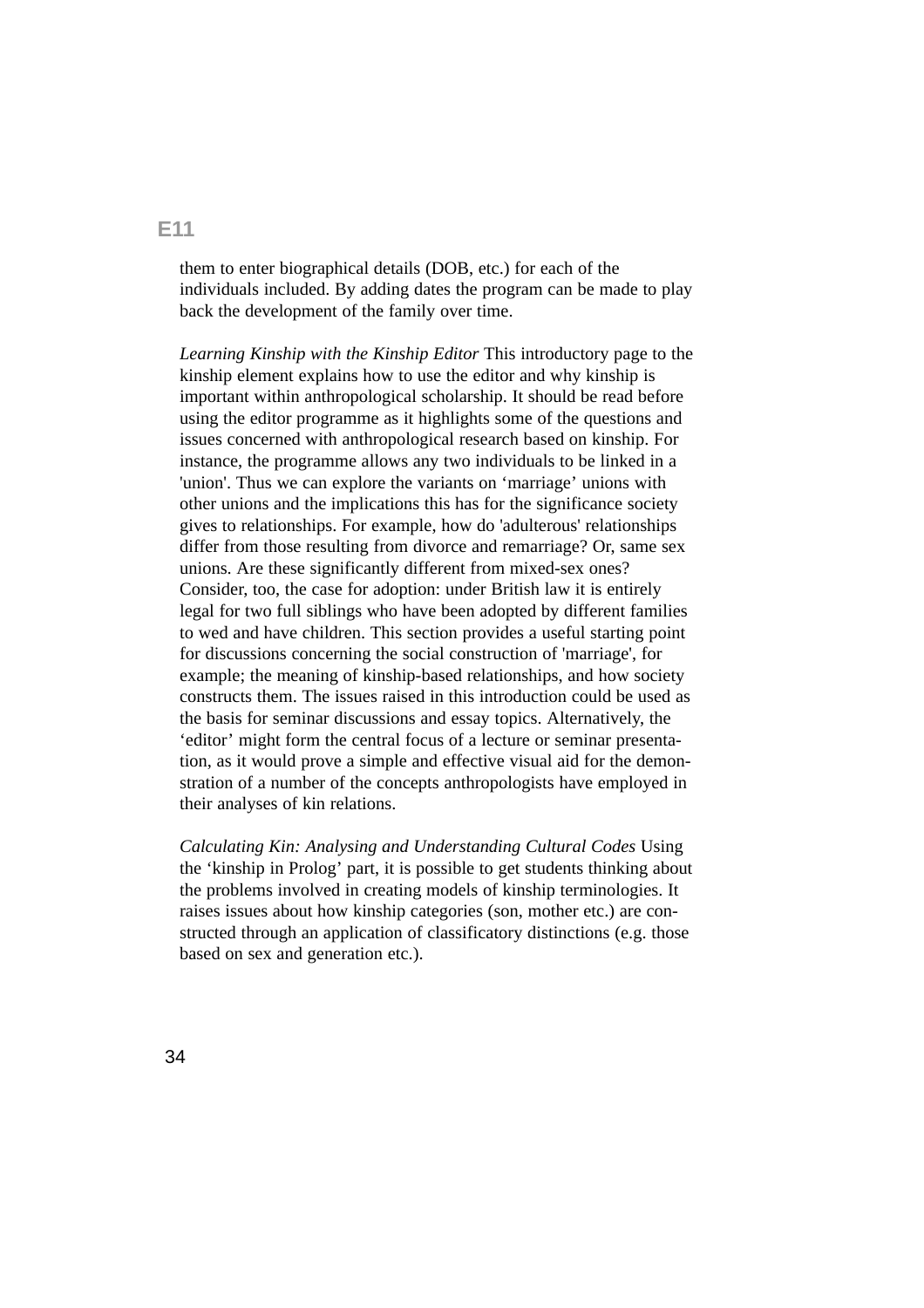### **Layout of the element:**

\*\*\*The interactive parts of the element may not work with some older versions of Netscape and Internet Explorer, as they require java to be enabled.\*\*\*

#### **Kinship editor**

The layout of this element is somewhat self-explanatory. It is worth pointing out, however, that the instructions for using the editor are included underneath the editor itself, on the same page. There are two panels contained within the editor:

*The blue panel at the top of the page* This contains boxes where one enters information about the people in your kinship model. At present only the Name, Comment, Birth Year and Death Year fields are operative. Information can only be entered once you have placed a person symbol in the white panel.

*The white panel* This is the middle section of the page and it is where your kinship diagram is created. By clicking in the blank area of this panel a menu will appear with a person or marriage link for selection. This is how to begin drawing your kinship model - by choosing a person or marriage symbol from the menu. Once you have a symbol you can enter information on the person or marriage in the blue panel above. This is done by clicking once on the symbol which will turn red. You can now enter the information.

*'Help'* Clicking on the help button at the centre of the blue panel opens a new window which contains detailed instructions on how to create kinship structures. For example, how to create a sibling relationship or marriage link between two people, how to move an entire nuclear family within the diagram, and how to delete symbols or links where necessary. Before attempting to draw up a diagram you should read these instructions carefully.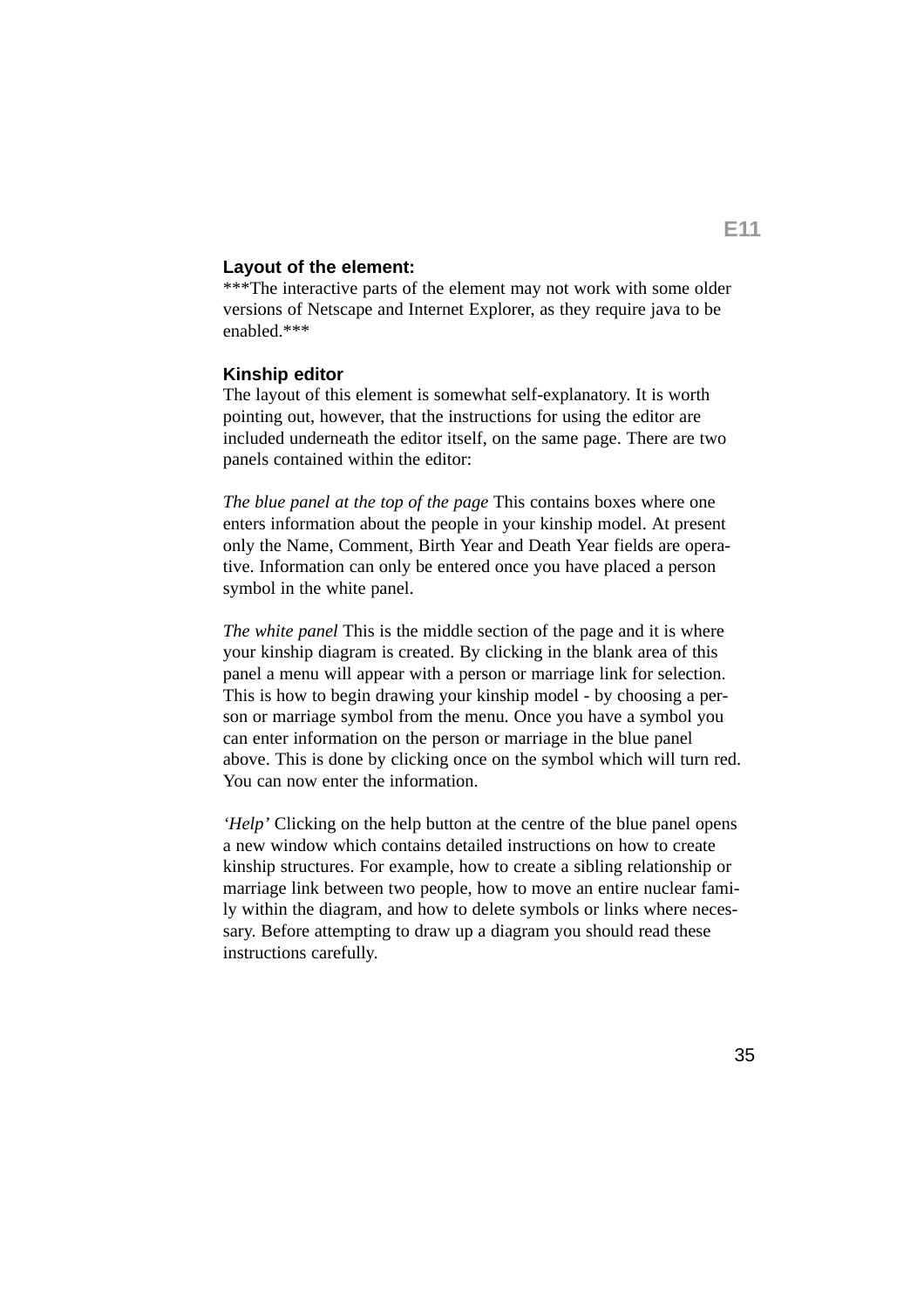# **Calculating Kin**

This section is divided into six interrelated parts accessed by the following links:

*Culture and classification: Models and systems* This provides an introduction to the use of models within anthropological research & scholarship. Models are based on systems which we use to understand societies. One of the responsibilities of the anthropologist is to identify these systems of reduction and organisation, these indigenous models of the world and their experience in the world, and to attempt to understand the basis by which these models are constructed.

*Modelling kinship* This section explains the importance to anthropologists of understanding and analysing kinship terminologies. It deals with how kinship terminologies are organised through providing a means of classifying relationships with other people, for every person in the society, and how genealogical relationships are different from kinship relationships.

*Computers and Kinship* A survey of the history of the use by anthropologists of kinship-related computer applications. Anthropologists have shown considerable interest in the use of computers for analysing kinship and genealogical data.

*Defining conceptual requirements* Here we consider defining the conceptual terms to which we shall apply the computer-based analytic procedures. The conceptual terms must be determined, in whole, by analytical requirements rather than computing requirements. The structure and definition of conceptual terms are independent of whether or not a computer is to be used.

*Specifications: modelling kinship terminologies* Using English Kinship Terminology (EKT) as the example it illustrates how to analyse a terminology. For a terminology to be useful there must be a systematic way to assign kinship names to individuals, e.g. match up genealogical positions to kinship terms.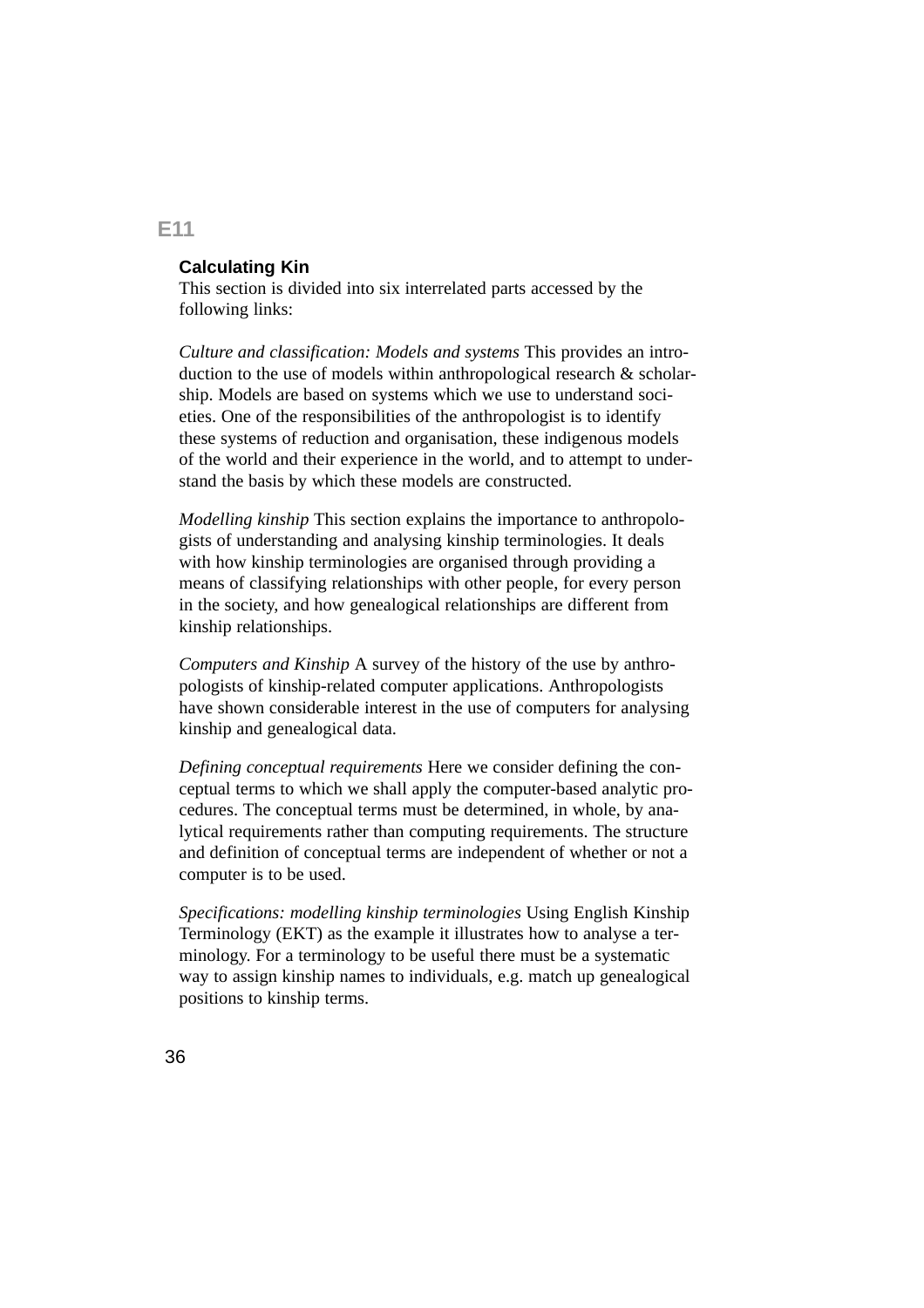*Programming our terminologies* Prolog is a good computer programming language for dealing with complex structural systems such as that presented by kinship. The instructions for the 'Kinship in Prolog' part are located above it, again on its page. It is recommended that users of this latter interactive part first read Fischer's paper 'Computer Representations of Anthropological Knowledge' as an introductory passage, which can be accessed through the link 'paper' located just above the engine itself.

## **Other sites of interest:**

*Tutorial on Kinship Terminology* (Brian Schwimmer) (An excellent online interactive tutorial session, introducing the basics of kinship study [especially good for complete beginners].) at: http://www.umanitoba.ca/faculties/arts/anthropology/kintitle.html

*Yanomamo Interactive Web Version* (Contains much information which is useful for thinking about the construction of kin diagrams) at: http://www.anth.ucsb.edu/projects/axfight/prep.html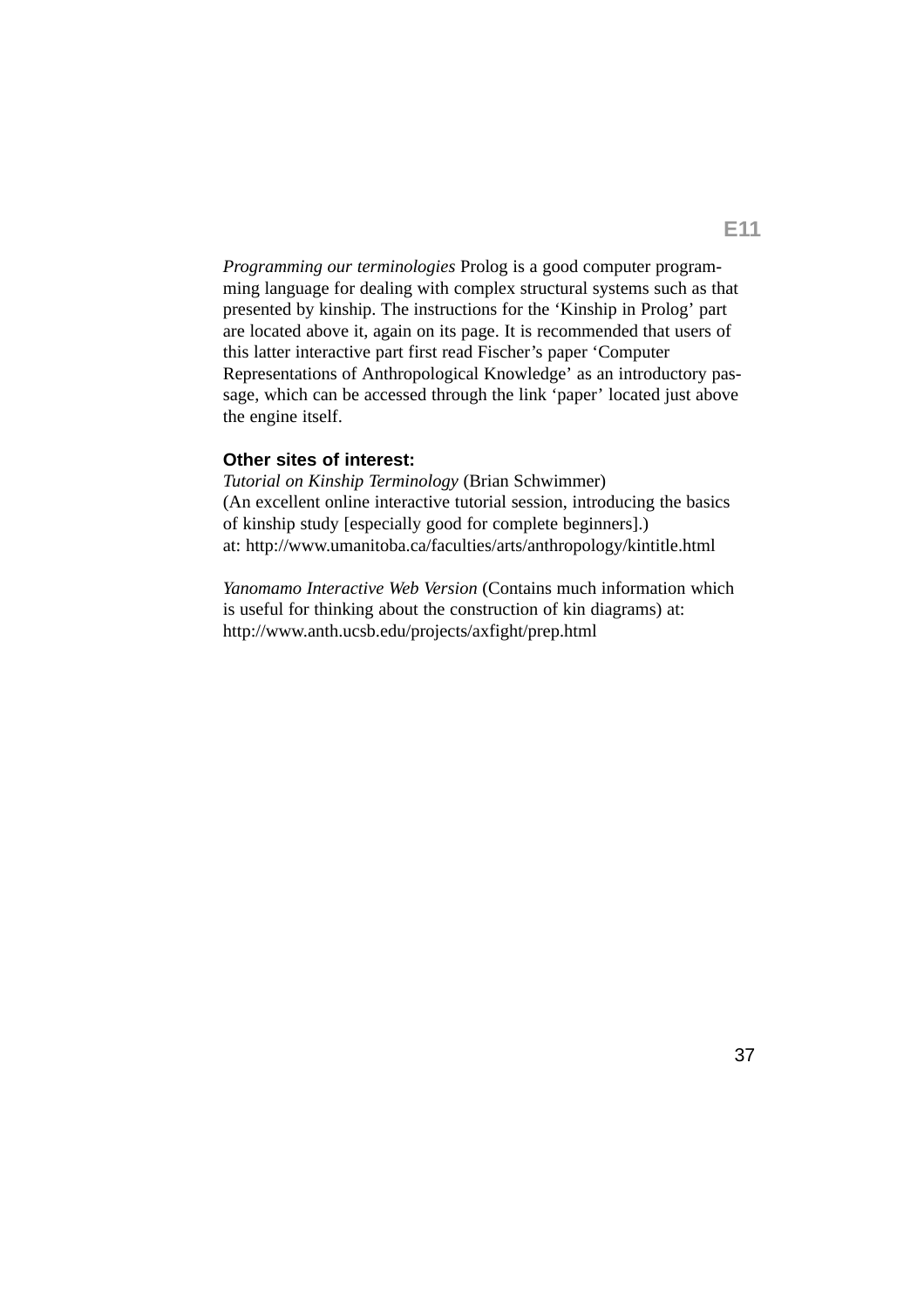# **Element 12 Computer-based Simulation Modelling for Anthropologists**

#### **Introduction:**

This element comprises a number of different sections relevant to the use and study of simulation and knowledge representation in anthropological research. Simulation is a kind of modelling which is useful for a wide range of problems and situations. It has applications to both quantitative and qualitative problems with either very good data, or very little data. It has important implications for disciplines such as social anthropology which are basically non-experimental, providing a means of exploring problems which could never be observed to order. Simulation can be an important tool for the social researcher aware of its limitations.

#### **Themes:**

Representation Methodology Using models Simulation Authority

#### **Layout of this element:**

The main element page contains direct links to the different sections within the element. The links can be accessed by simply clicking on the selected section in the yellow panel on the left hand side of the screen.

#### **Using the element in teaching:**

This element could form the basis of one or more week's seminar reading for any course in the use of models  $\&$  simulation in anthropological research and/or on how knowledge is represented. In this way, it would replace the traditional library based study required of students when preparing for seminars and essays.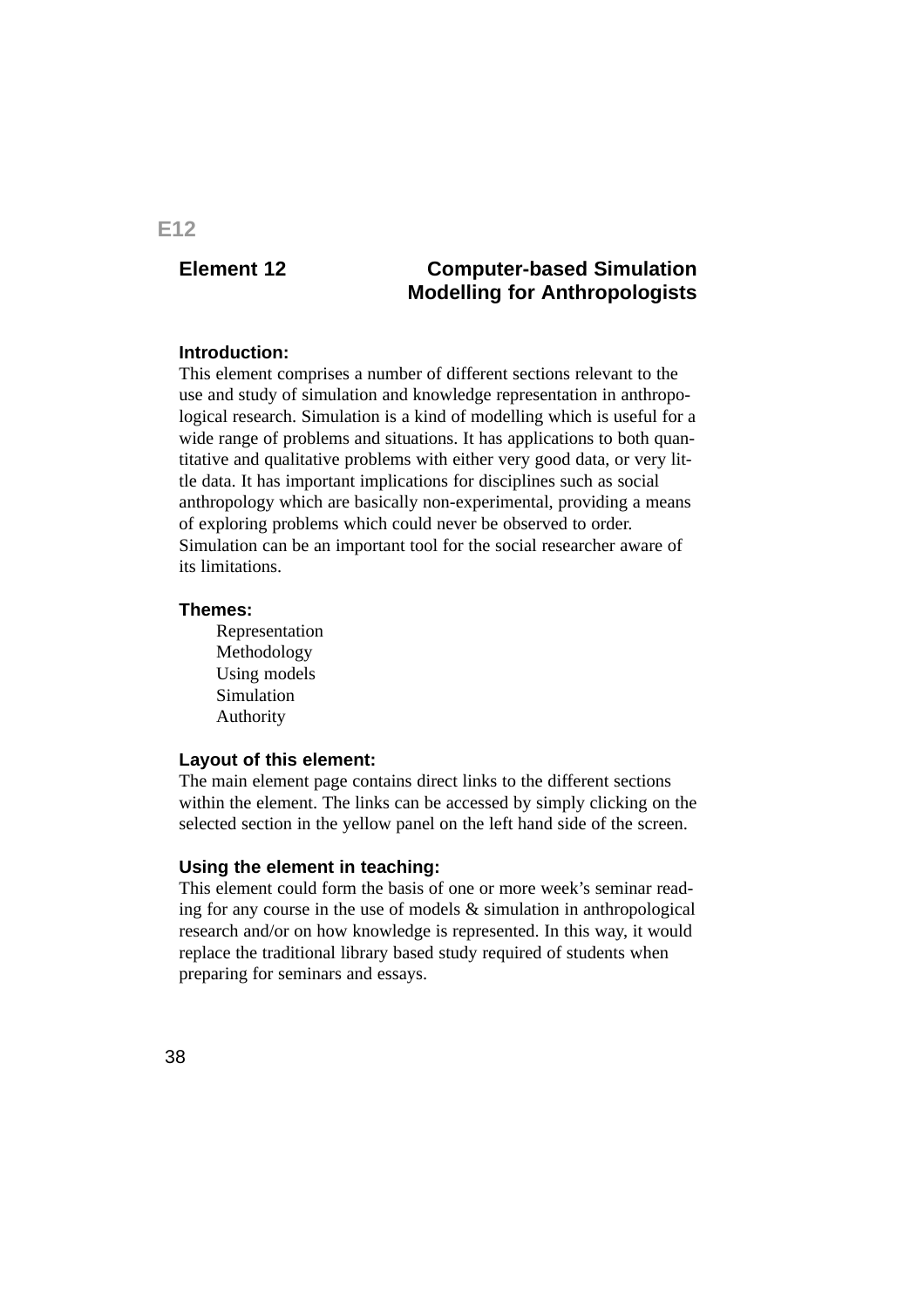In relation to seminar discussions, a number of issues could be drawn out from the material contained here, depending on the specific requirements of the course:

The purpose of models for anthropological analysis.

What is a simulation attempting to represent? What are its strengths and weaknesses?

Discuss kinship as an anthropological construct and its relationship to kinship as an indigenous construct? How are the descriptive and analytic models anthropologists use to describe kinship helpful in understanding the role of kinship in a given society?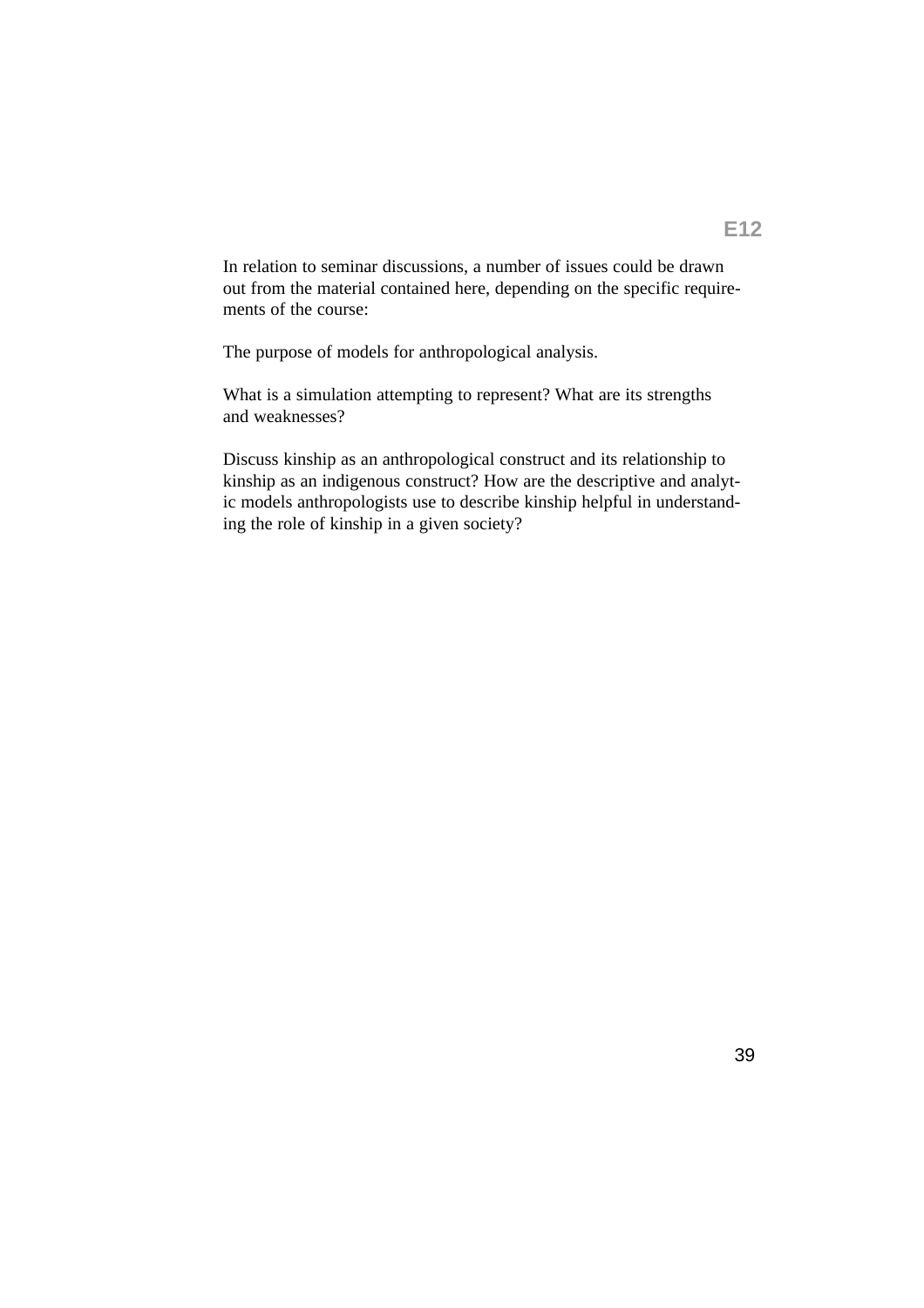## **Element 13 A day in the Life ... Somié Village, Province de l'Adamaoua, Cameroon (April, 1999)**

#### **Introduction:**

This element comprises a series of video clips taken by the ethnographer David Zeitlyn at approximately one hour intervals, throughout a 12 hour period, of Somié village, Cameroon. The clips were shot in three locations - a residential setting, the village square, and a cross-roads near a dispensary. This element is primarily visual although it also includes reflections from the ethnographer on the use and techniques employed in the filming, as well as several exercises for students to aid their learning of anthropological methods through visual representations. Viewing this element in addition to the other elements on the Mambila (Elements 6,7,8,9) is strongly recommended.

#### **Themes:**

Representation Methodology Visual anthropology

#### **Using the element in teaching:**

*Exercises for students* There are several exercises suggested for students on the main element page which deal with issues such as 'representative locations', using visual aids as field methods, and methodological problems which arise through observation. These exercises could be used as the basis for seminar discussions within any anthropological course dealing with methodology, representation and/or visual anthropology.

Students could do these exercises before reading the background information as an exercise which challenges assumptions and ethnocentric perceptions. Then read the background information to see how different/similar some of the descriptions and explanations are.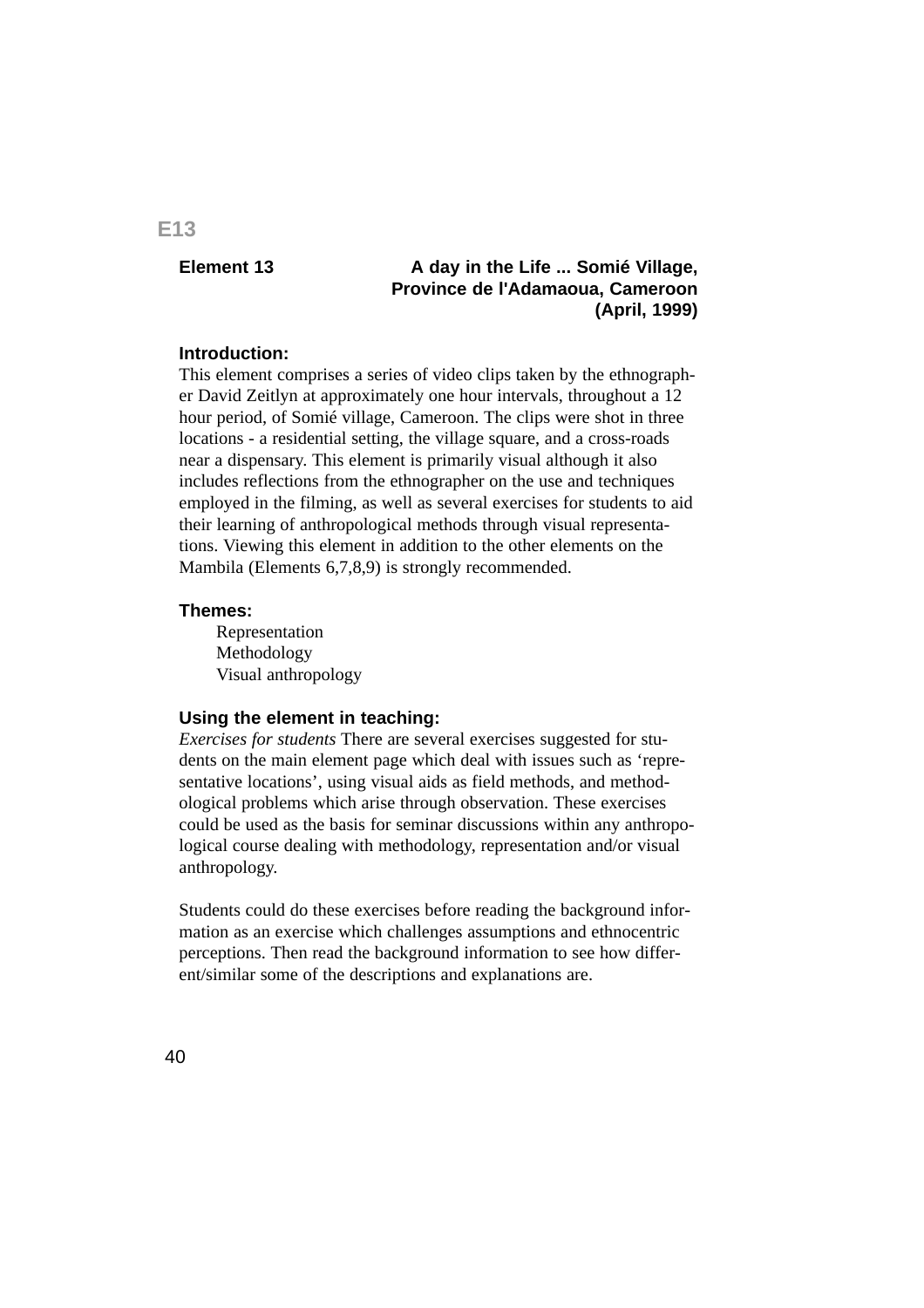Divide students into different groups for the exercise: one group which reads the background information first and then performs the exercises, another group does the exercise without any pre-read data.

#### **Layout of the element:**

The data in this element is presented in two ways:

*Short texts* These provide a context to the research and to the village. Text is both above and below the table containing links to the movie clips. (Exercises for students can be found below the table).

*Visual material* Each movie clip can be viewed by clicking on the selected link within the table. When a link has been activated a small movie screen will appear and the video may be viewed by clicking on the 'play' button which is located on the left hand side of the tool bar below each movie screen. Also on this page there are a number of links to the other video clips (the links shown as hours) as well as the option of returning to the main page 'A day in the life...'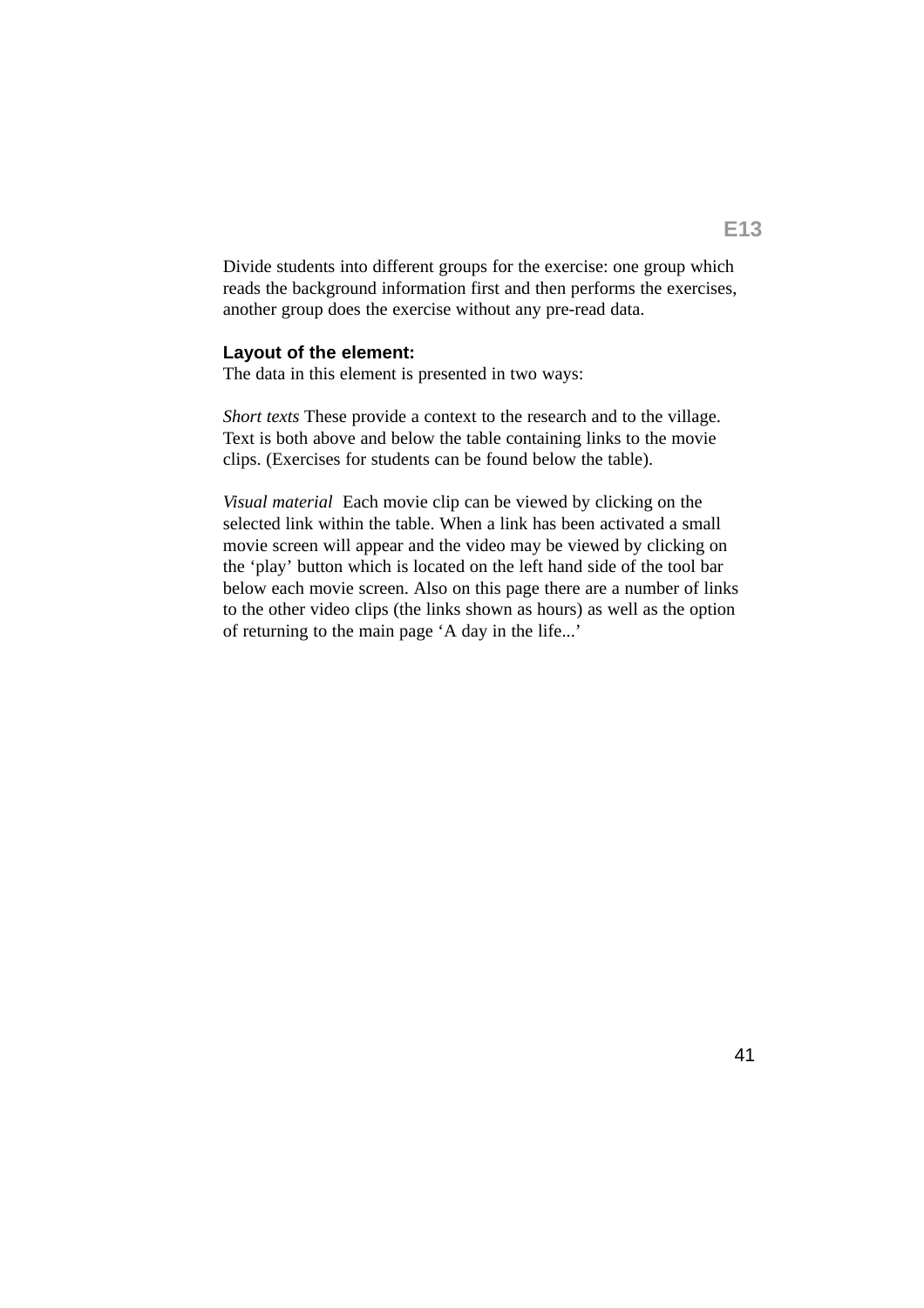# **Element 14 Forty-five years in two Turkish Villages, 1949-1994**

#### **Introduction:**

This element comprises data collected by Prof. Paul Stirling during his ethnographic research in two Turkish villages between 1949 and 1994. It is rare for an anthropologist to provide a more-or-less complete record of their field research. This element therefore is most valuable as a teaching and learning resource as it provides an example of how ethnographic research can be presented to encourage greater transparency and depth rather than presenting fragments of data from which the student must theorise. This element includes field notes, photographic images, articles, unpublished papers, Stirling's book *Turkish Village* as well as his PhD thesis.

#### **Themes:**

European anthropology Field methods Methodology Peasant societies

### **Using the element in teaching:**

This element could form the basis of one week's teaching for any anthropological course concerning the study of anthropological methods, research on Turkey or any of the themes above mentioned. In this way, it would either replace or augment the traditional library based study required of students when preparing for seminars or essays. Below are two exercises suggested for use as a teaching resource:

*Option 1:* Choose a paper by Stirling What are the conclusions of the paper? Look through his ethnographic field notes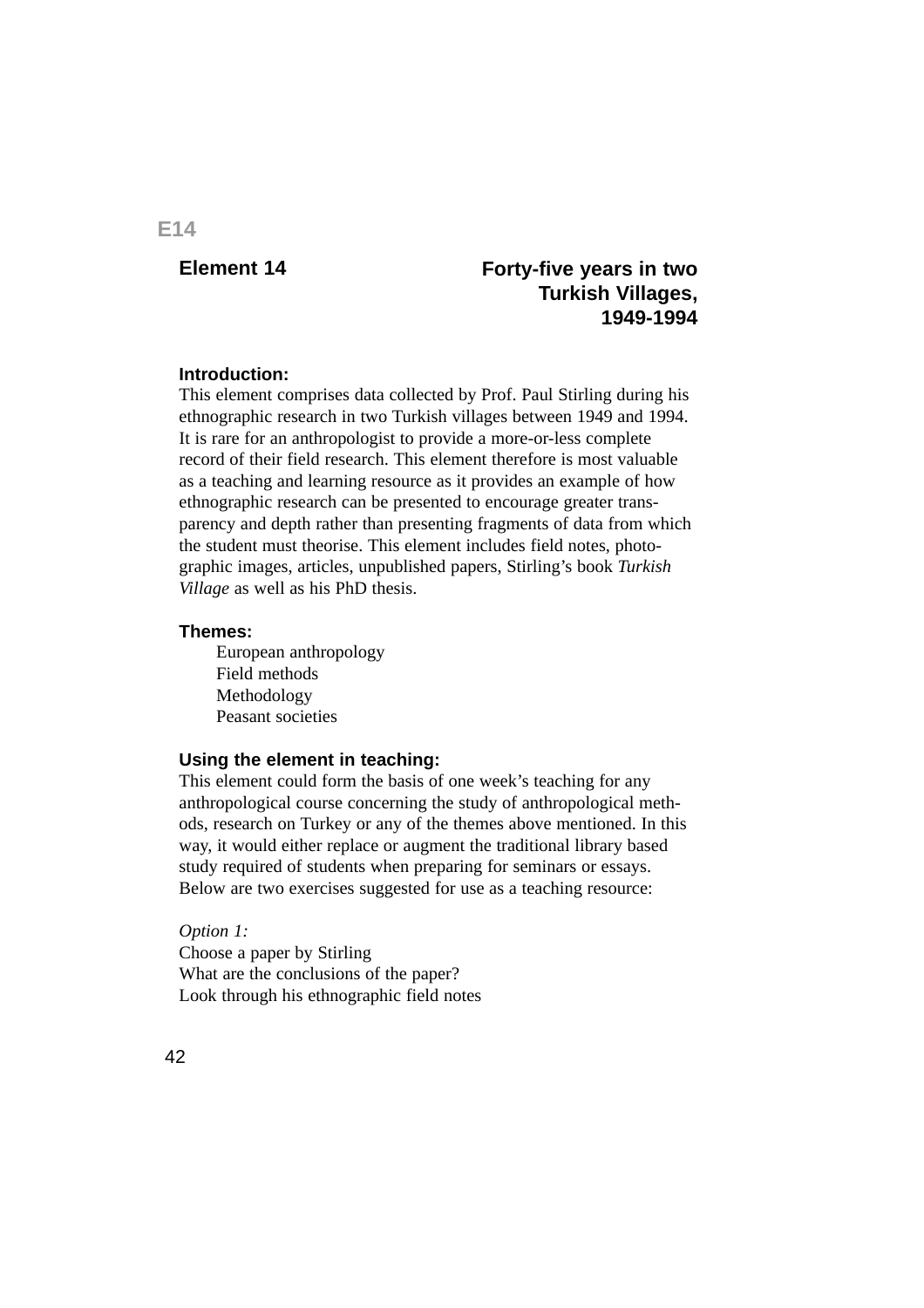Using key words, prepare documentary evidence from the notes to support the conclusions to the paper you choose (You are trying to reconstruct the material that the paper you used is based on.).

#### *Option 2:*

Choose one the following topics with associated articles: Discuss social change at the different levels dealt with in the three articles assigned:

Structural Changes in Middle East Society Growth and Changes: Speed Scale Complexity Labour Migration and Changes in Anatolia

Discuss notions of public versus private morality, the role of the state, and informal controls.

A Death And a Youth Club: Feuding in a Turkish Village Impartiality And Personal Morality Land, Marriage, And the Law in Turkish Villages

Discuss the relationship of wealth and power..

Social Ranking in a Turkish Village Land, Marriage And the Law in Turkish Villages Labour Migration and Changes in Anatolia

In the case of at least one of the articles listed, material from the field notes is important. Search the field notes and discuss this material. In addition to these examples a number of issues could be drawn out from the material to form the basis of essays, seminars or discussions:

Process of research from field notes to published ethnographic article

The use of pictorial data in understanding social phenomena Processes involved in archiving material

Web sites:

http://lucy.ukc.ac.uk/Stirling/MA/ http://sapir.ukc.ac.uk/SLyon/ http://lucy.ukc.ac.uk/index.html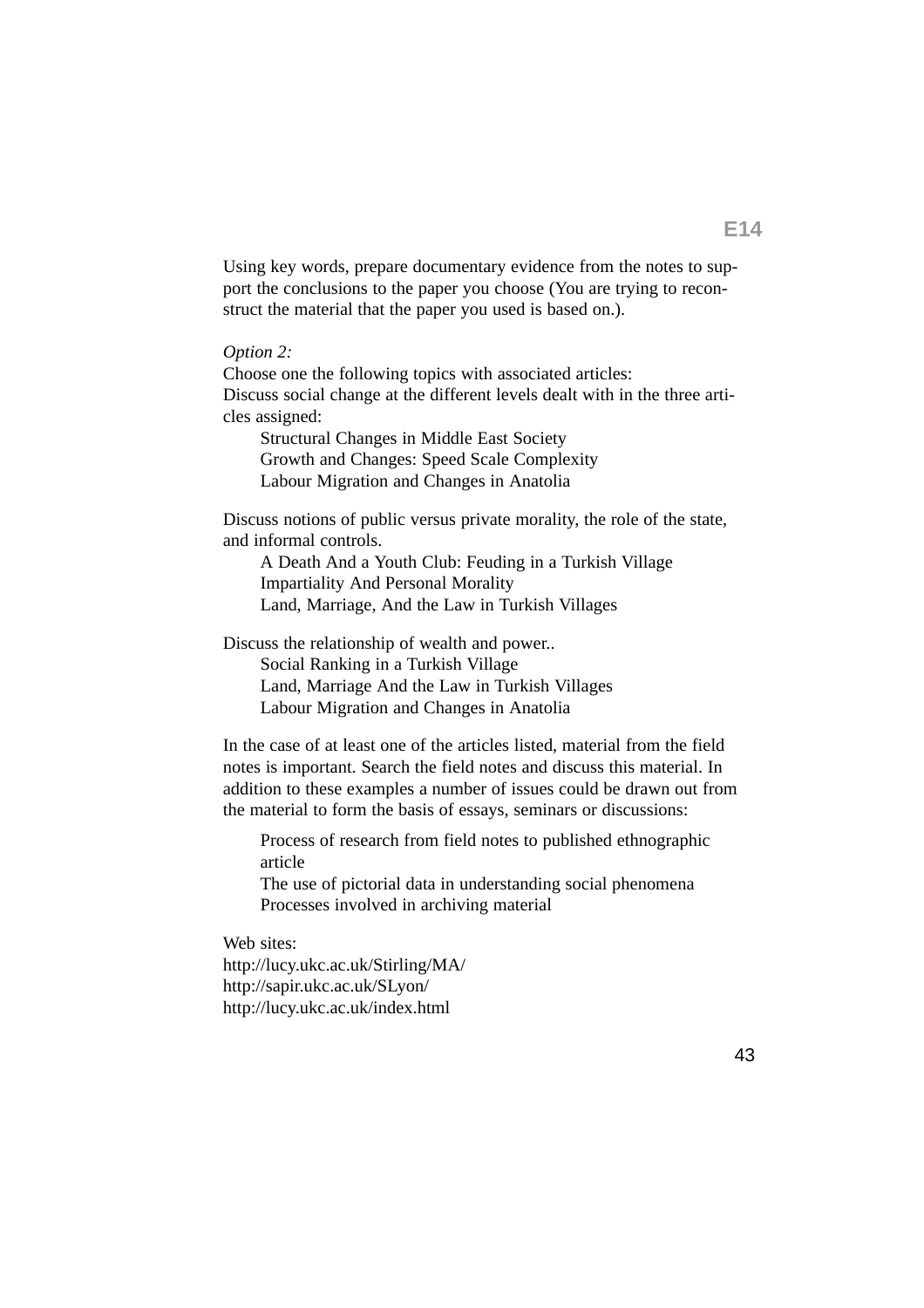# **Element 15 Powell-Cotton Museum at Quex Park**

#### **Introduction:**

This element is both a display and an account of the Quex Park museum established by Major Powell-Cotton, originally to display to the public his collection of hunted wildlife which had been obtained on his expeditions to Africa and the Indian sub-continent. As technologies such as television have come into being, ideas about the presentation of natural history have changed. It is with this in mind that the authors of this element have viewed Quex Park as a 'museum of a museum'. This emphasis therefore provides value not only in informing us about the wildlife and people of Africa but also more significantly, about the culture of those who established the museum and those who would have visited in the past. The Powell-Cotton museum represents an ethnological and natural science interpretation from another era. It shows not only images of Africa, but by its presentation and visual content is representative of a specific perspective from our own culture. There are several sections to the element containing archive film material, photographic presentations, as well as contemporary perspectives on the museum, its collections and owner via a video interview & commentary by the present assistant curator.

#### **Themes:**

Visual anthropology Material culture Ethnographic museumology Visual anthropology methodology Archival Research

#### **Using the element in teaching:**

This element could form the basis of one week's seminar reading for any anthropological course concerning the study of, for example, visual anthropological methods, museumology as well as those topics listed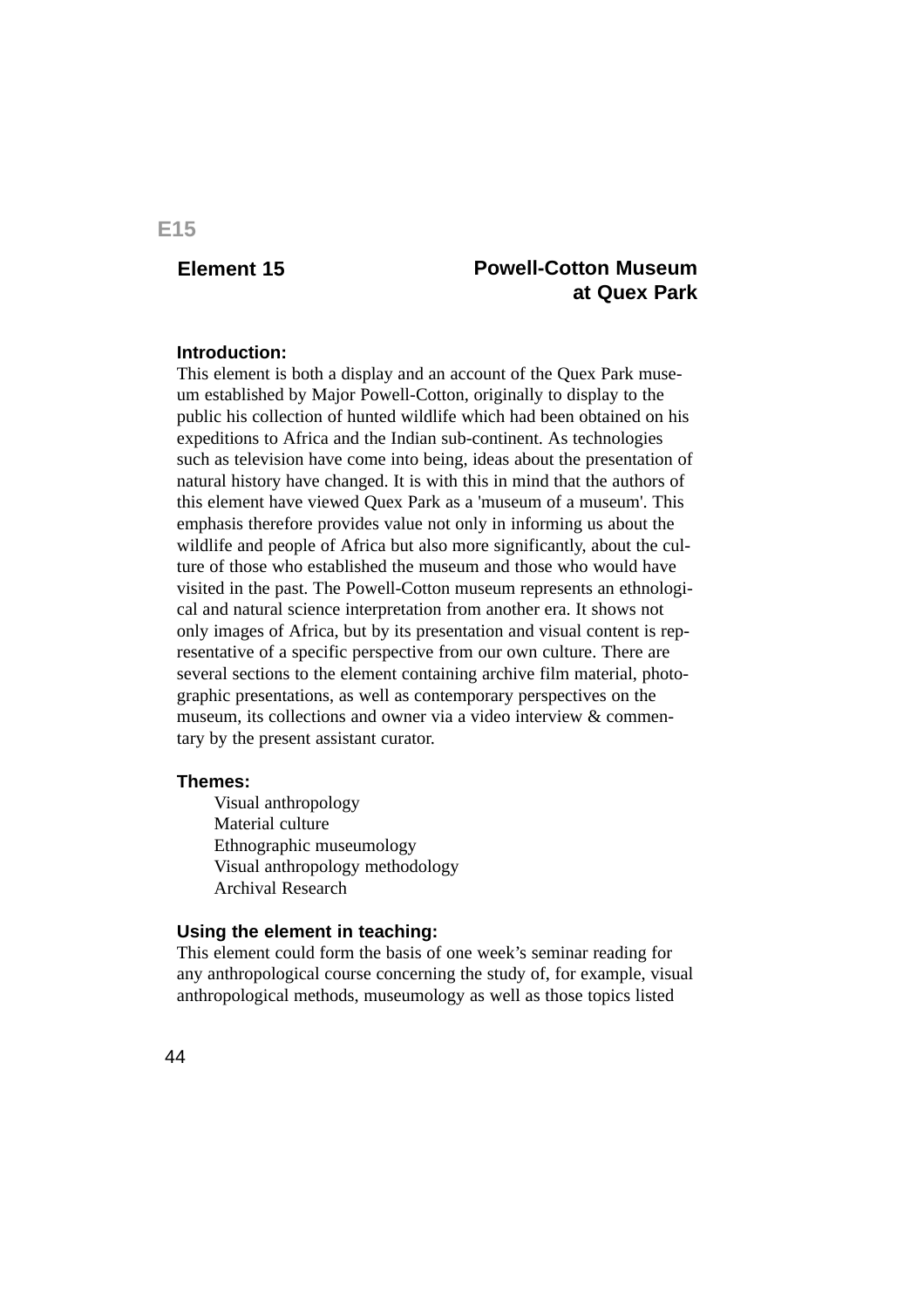under 'Themes'. In this way, it would either replace or augment the traditional library based study required of students when preparing for seminars and essays.

In relation to seminar discussions, a number of issues could be drawn out from the material contained here, depending on the specific requirements of the course:

*Museum ethnography* How does the examination of museum collections aid the construction of anthropological knowledge? Why do different museums adopt alternative methods of displaying ethnographic objects?

*Material culture* How have anthropological attitudes towards the study of material culture changed since the nineteenth century? What factors account for this change? Will such studies continue to have relevance for the discipline in the future?

*Field collection methods* In what ways did contemporaneous theories exert an influence on Powell-Cotton's epistemology of field collection? How do alternative methods of collection (e.g. buying from auction, collecting from field sites etc.) affect the type of material recovered? What is the most satisfactory method of collecting ethnographic objects?

*Cultural Artifacts* What can such objects tell us about the societies from which they derive? Can an examination of such objects tell us anything about mankind as a whole?

Such questions not only provide the foundations of a seminar discussion, but could also form the basis of essay questions to be completed by the students.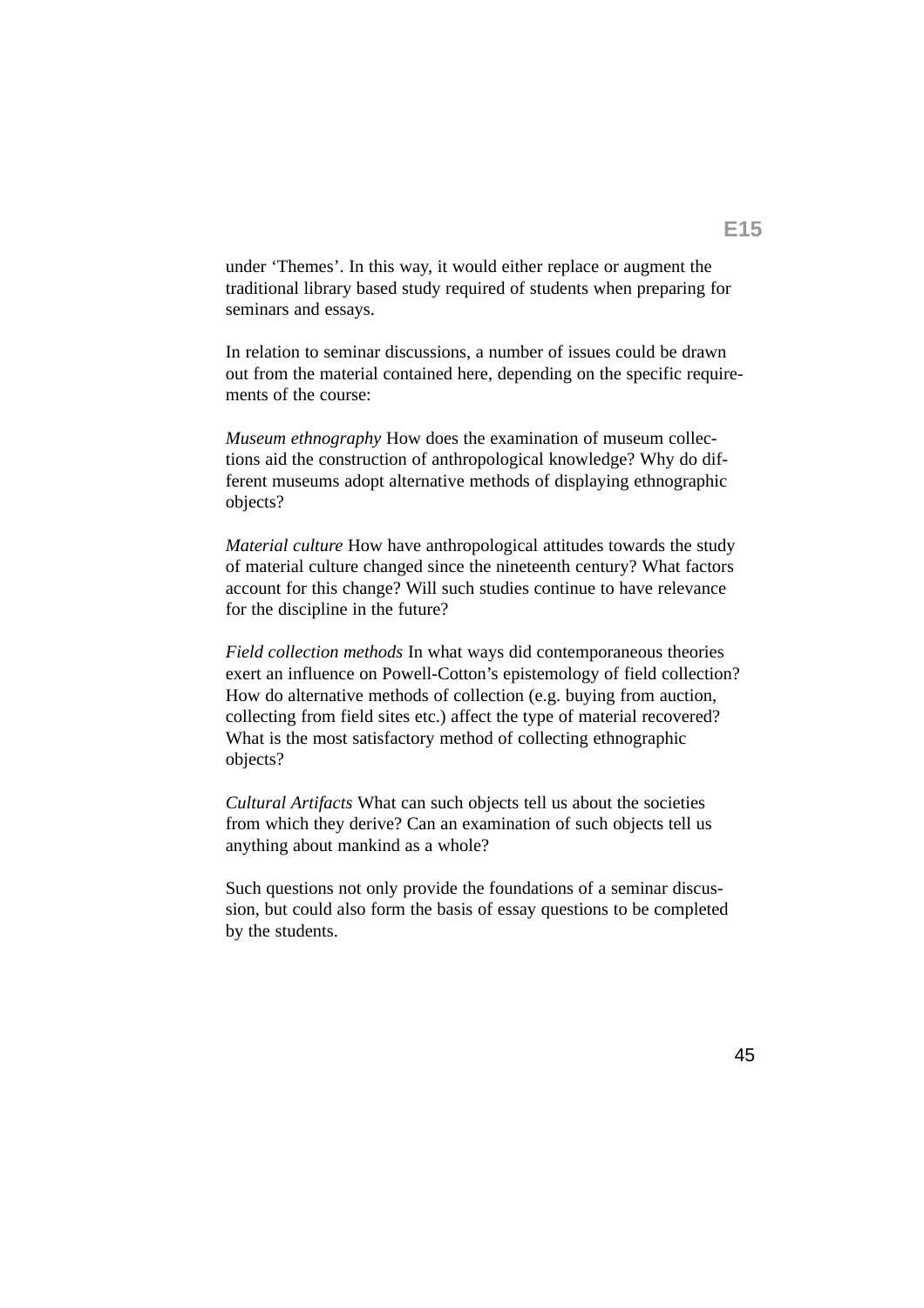## **Layout of the element:**

There are ten links on the main page which access the various parts of this element. Each link contains a 'Back Home' link at the end of the page which takes you back to the main frame of the element. From here you may select further links. Some pages when accessed, (e.g. the 'Introduction' page) also contain embedded links within the text (underlined text in blue). By clicking on one of these the section of which it is a part, will open. You can always return to the main page by clicking on the 'Back Home' link situated at the bottom of each page. Alternatively, you can click the 'back' button on the browser to return to the previous page viewed. (This 'back' button is above the element frame in the panel at the top of the screen).

To enlarge the photographs contained in the 'Photographs From Expedition Albums' for a better view, simply click on them and a bigger image will appear. However, to listen to the commentary on each picture the photograph must be the original size.

#### **Links:**

It is suggested to read this element in conjunction with **Element 1** of the ERA project.

# **E15**